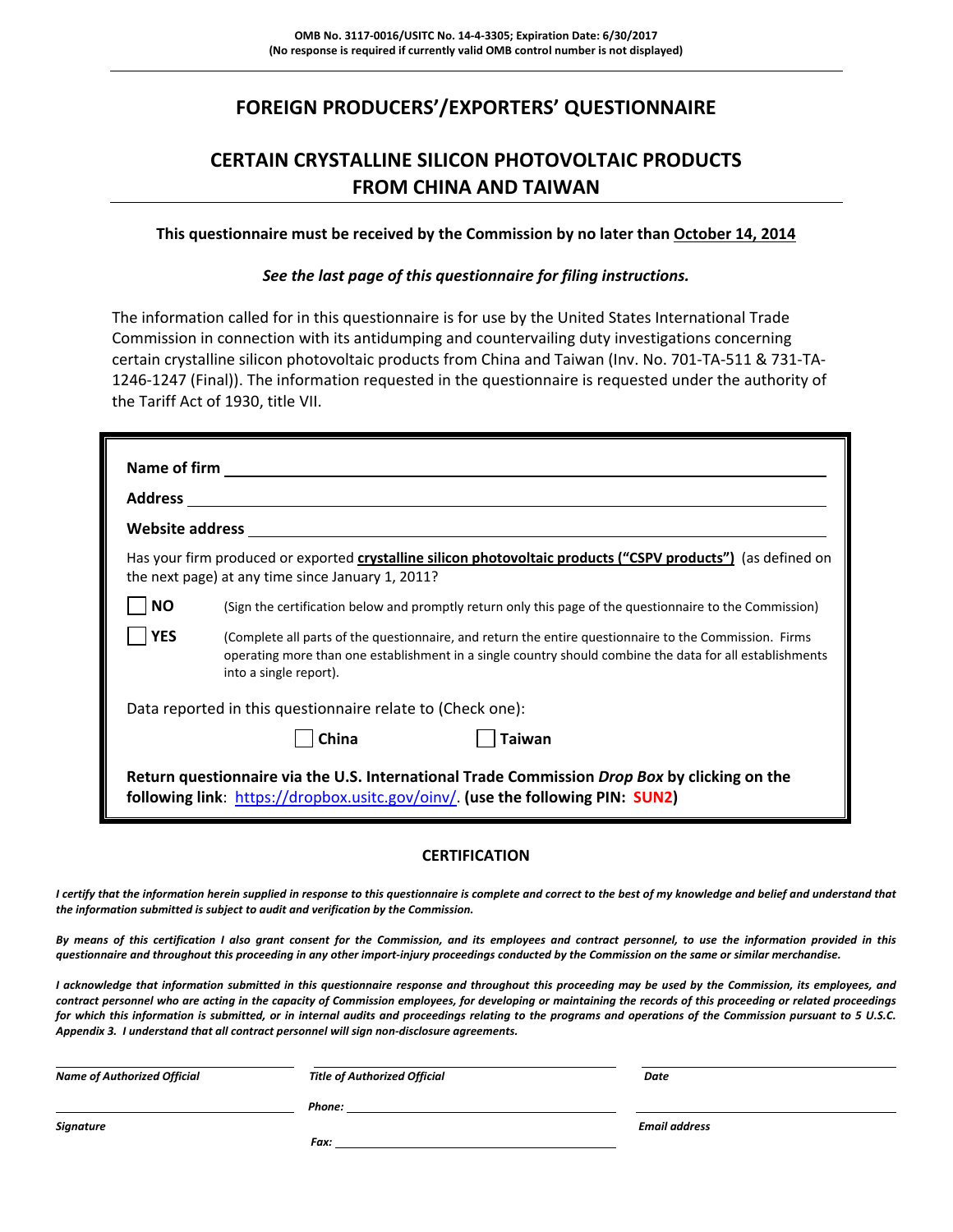#### Foreign Producers' Questionnaire - CSPV products **Page 2** and the page 2

#### **PART I.—GENERAL INFORMATION**

#### **Background.**

This proceeding was instituted in response to petitions filed December 31, 2013 by Solar World Industries America, Hillsboro, OR.

Antidumping and/or countervailing duties may be assessed on the subject imports as a result of these proceedings if the Commission makes an affirmative determination of injury, threat, or material retardation, and if the U.S. Department of Commerce makes an affirmative determination of dumping and/or countervailable subsidies.

#### **Merchandise covered by the scope of these investigations.**

*"Certain crystalline silicon photovoltaic products," "CSPV products" or "subject product":* The merchandise covered by these investigations is crystalline silicon photovoltaic cells, and modules, laminates and/or panels consisting of crystalline silicon photovoltaic cells, whether or not partially or fully assembled into other products, including building integrated materials.

For purposes of these investigations, subject merchandise also includes modules, laminates and/or panels assembled in the subject country consisting of crystalline silicon photovoltaic cells that are completed or partially manufactured within a customs territory other than that subject country, using ingots that are manufactured in the subject country, wafers that are manufactured in the subject country, or cells where the manufacturing process begins in the subject country and is completed in a non‐subject country.

Subject merchandise includes crystalline silicon photovoltaic cells of thickness equal to or greater than 20 micrometers, having a p/n junction formed by any means, whether or not the cell has undergone other processing, including, but not limited to, cleaning, etching, coating, and/or addition of materials (including, but not limited to, metallization and conductor patterns) to collect and forward the electricity that is generated by the cell.

Merchandise covered by these investigations is currently classified in the Harmonized Tariff Schedule of the United States (HTSUS) under subheadings 8501.61.0000, 8507.20.8030, 8507.20.8040, 8507.20.8060, 8507.20.8090, 8541.40.6020, 8541.40.6030, and 8501.31.8000. These HTSUS subheadings are provided for convenience and customs purposes; the written description of the scope of these investigations is dispositive.

### *Exclusions from the scope of these investigations:*

(1) Excluded from the scope of these investigations are thin film photovoltaic products produced from amorphous silicon (a‐Si), cadmium telluride (CdTe), or copper indium gallium selenide (CIGS).

(2) Also excluded from the scope of these investigations are any products covered by the existing antidumping and countervailing duty orders on crystalline silicon photovoltaic cells, whether or not assembled into modules, from the People's Republic of China. *See Crystalline Silicon Photovoltaic Cells, Whether or Not Assembled Into Modules, From the People's Republic of China: Amended Final Determination of Sales at Less Than Fair Value, and Antidumping Duty Order*, 77 FR 73018 (December 7, 2012); *Crystalline Silicon Photovoltaic Cells, Whether or Not Assembled Into Modules, From the People's Republic of China: Countervailing Duty Order*, 77 FR 73017 (December 7, 2012).

(3) Also excluded from the scope of these investigations are crystalline silicon photovoltaic cells, not exceeding 10,000 mm<sup>2</sup> in surface area, that are permanently integrated into a consumer good whose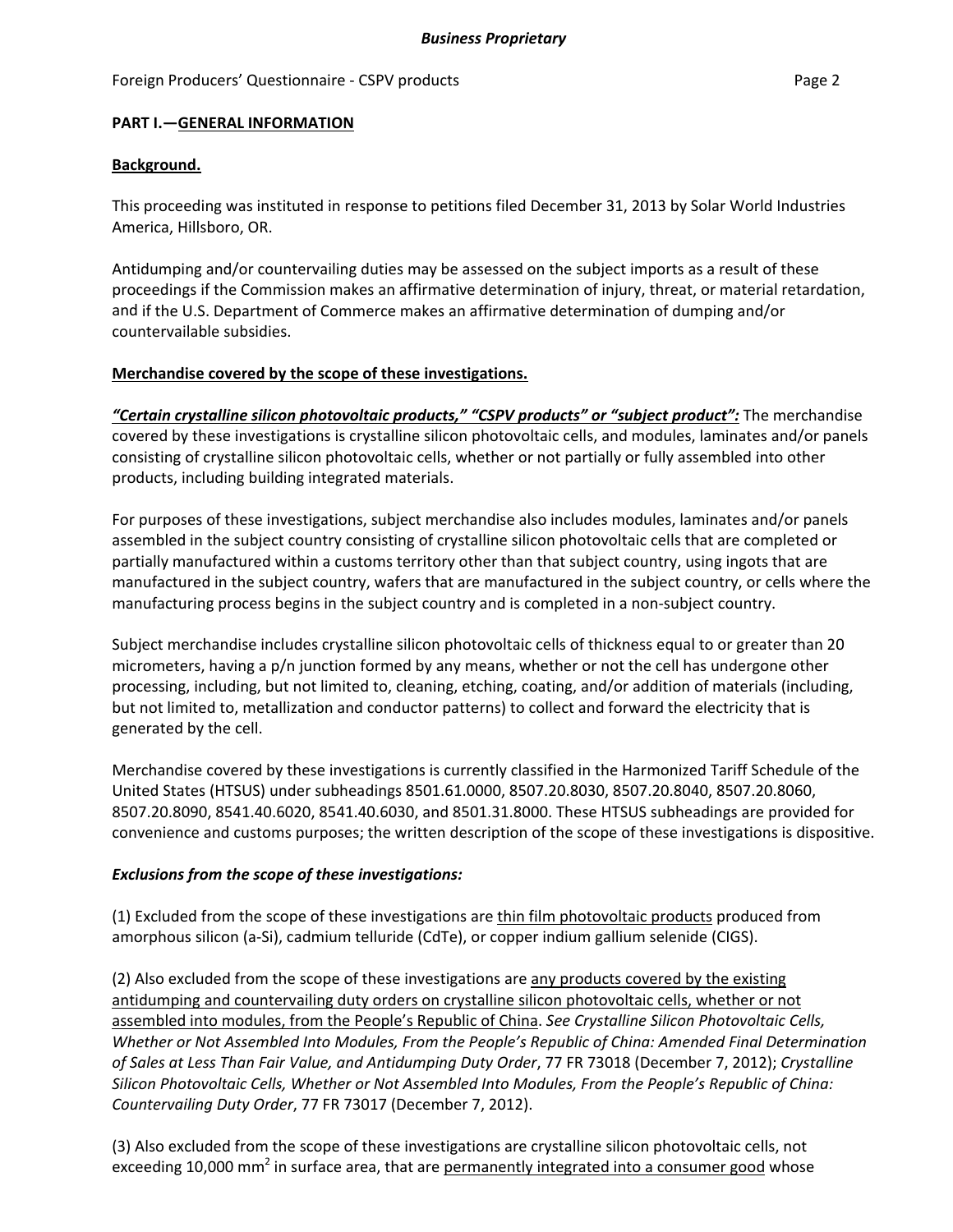Foreign Producers' Questionnaire - CSPV products **Page 3** Page 3

function is other than power generation and that consumes the electricity generated by the integrated crystalline silicon photovoltaic cell. Where more than one cell is permanently integrated into a consumer good, the surface area for purposes of this exclusion shall be the total combined surface area of all cells that are integrated into the consumer good.

*Service of questionnaire response(s)*.‐‐In the event that your firm is a party to this proceeding, you are required to serve a copy of the questionnaire(s), once completed, on parties to the proceeding that are subject to administrative protective order (see 19 CFR § 207.7). A list of such parties is maintained by the Commission's Secretary and may be obtained by calling 202-205-1803. A certificate of service must accompany the copy of the completed questionnaire(s) you submit (see 19 CFR  $\S$  207.7).

*Confidentiality*.‐‐The commercial and financial data furnished in response to the enclosed questionnaire(s) that reveal the individual operations of your firm will be treated as confidential by the Commission to the extent that such data are not otherwise available to the public and will not be disclosed except as may be required by law (see 19 U.S.C. § 1677f). Such confidential information will not be published in a manner that will reveal the individual operations of your firm; however, general characterizations of numerical business proprietary information (such as discussion of trends) will be treated as confidential business information only at the request of the submitter for good cause shown.

*Verification***.‐‐**The information submitted in the enclosed questionnaire(s) is subject to audit and verification by the Commission. To facilitate possible verification of data, please keep all of your files, worksheets, and supporting documents used in the preparation of the questionnaire response(s).

*Release of information*.‐‐The information provided by your firm in response to the questionnaire(s), as well as any other business proprietary information submitted by your firm to the Commission in connection with this proceeding, may become subject to, and released under, the administrative protective order provisions of the Tariff Act of 1930 (19 U.S.C. § 1677f) and section 207.7 of the Commission's Rules of Practice and Procedure (19 CFR § 207.7). This means that certain lawyers and other authorized individuals may temporarily be given access to the information for use in connection with this proceeding or other import‐ injury proceedings conducted by the Commission on the same or similar merchandise; those individuals would be subject to severe penalties if the information were divulged to unauthorized individuals.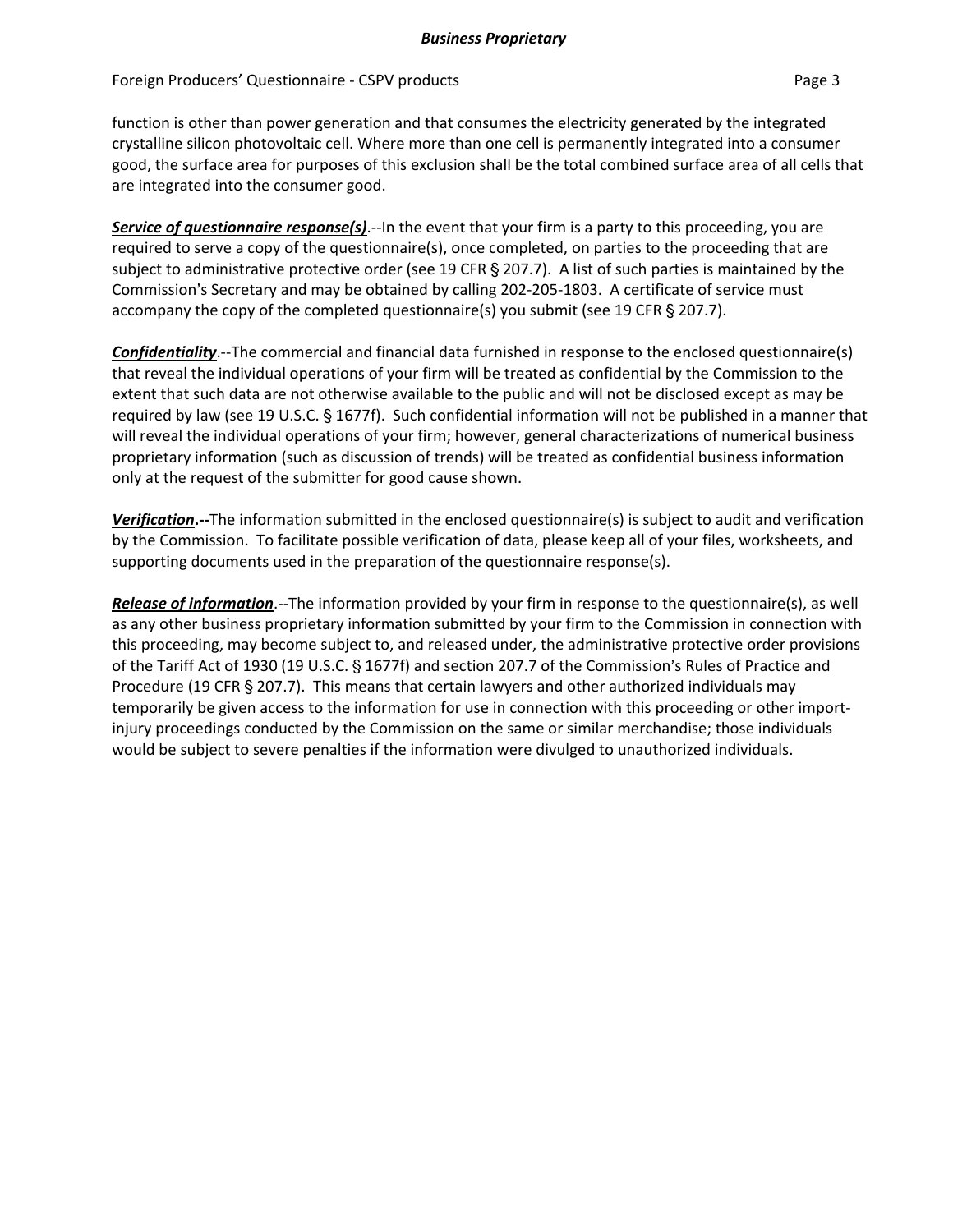#### Foreign Producers' Questionnaire - CSPV products **Page 4** and the page 4

I‐1. **OMB statistics**.‐‐Please report below the actual number of hours required and the cost to your firm of preparing the reply to this questionnaire and completing the form. We are also interested in any comments you may have for improving this questionnaire in general or the clarity of specific questions. Please attach such comments to your firm's response or send them to the above address.

| <b>Hours</b> | <b>Dollars</b> |
|--------------|----------------|
|              |                |

The questions in this questionnaire have been reviewed with market participants to ensure that issues of concern are adequately addressed and that data requests are sufficient, meaningful, and as limited as possible. Public reporting burden for this questionnaire is estimated to average 20 hours per response, including the time for reviewing instructions, searching existing data sources, gathering the data needed, and completing and reviewing the questionnaire. Send comments regarding the accuracy of this burden estimate or any other aspect of this collection of information, including suggestions for reducing the burden, to the Office of Investigations, U.S. International Trade Commission, 500 E Street, SW, Washington, DC 20436.

I‐2. **Establishments covered**.‐‐Provide the name and address of establishment(s) covered by this questionnaire. If your firm is publicly traded, please specify the stock exchange and trading symbol.

*"Establishment"*‐‐Each facility of a firm involved in the production, importation, and/or purchase of the subject product, including auxiliary facilities operated in conjunction with (whether or not physically separate from) such facilities.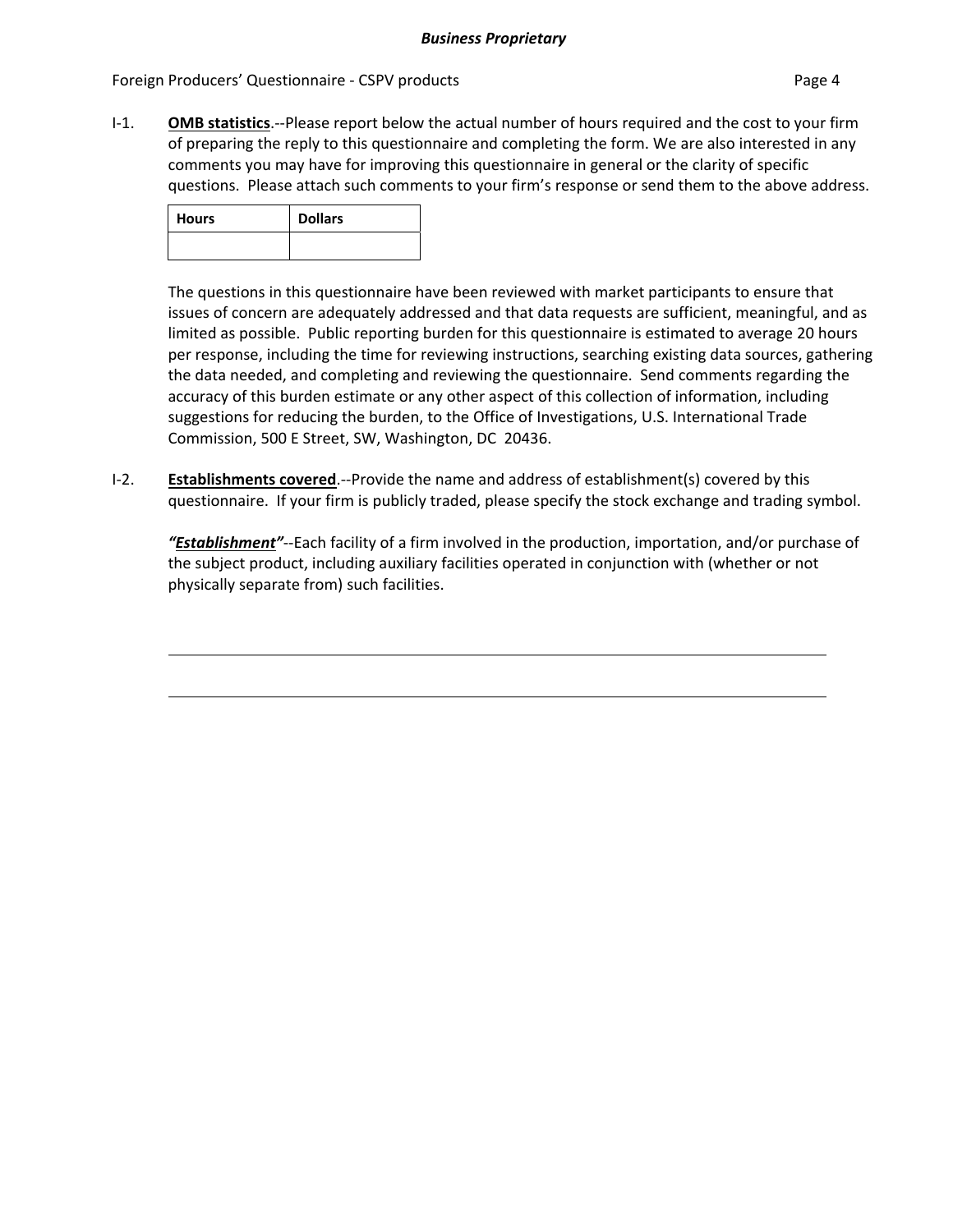Foreign Producers' Questionnaire - CSPV products **Page 5** and Page 5

I‐3. **U.S. importers**.‐‐Please provide the names, street addresses (not P.O. boxes), contacts, telephone numbers, and e‐mail addresses of the **FIVE** largest U.S. importers of your firm's subject product in 2013.

|                | Importer's name | Contact person | Email | Telephone | Street address (not P.O. box),<br>city, state, and zip code     | Share of your<br>firm's 2013<br>U.S. exports<br>(%) |
|----------------|-----------------|----------------|-------|-----------|-----------------------------------------------------------------|-----------------------------------------------------|
| $\mathbf{1}$   |                 |                |       |           | <b>Street Address</b><br>$\lambda$<br>State Zip Code<br>City    |                                                     |
| $\overline{2}$ |                 |                |       |           | <b>Street Address</b><br>$\lambda$<br>State Zip Code<br>City    |                                                     |
| 3              |                 |                |       |           | <b>Street Address</b><br>,<br>Zip Code<br>State<br>City         |                                                     |
| 4              |                 |                |       |           | <b>Street Address</b><br>$\lambda$<br>Zip Code<br>State<br>City |                                                     |
| 5              |                 |                |       |           | <b>Street Address</b><br>,<br>Zip Code<br>State<br>City         |                                                     |

I‐4. **Related U.S. producers**.‐‐Does your firm or any related firm produce, have the capability to produce, or have any plans to produce the subject product in the United States or other countries?

 $\Box$  No  $\Box$  Yes--Please name the firm(s) and country(ies) below and, if U.S. producer(s), ensure that they complete the Commission's producer questionnaire.

I‐5. **Related U.S. importers**.‐‐Does your firm or any related firm import or have any plans to import the subject product into the United States?

 $\Box$  No  $\Box$  Yes--Please name the firm(s) below and ensure that they complete the Commission's importer questionnaire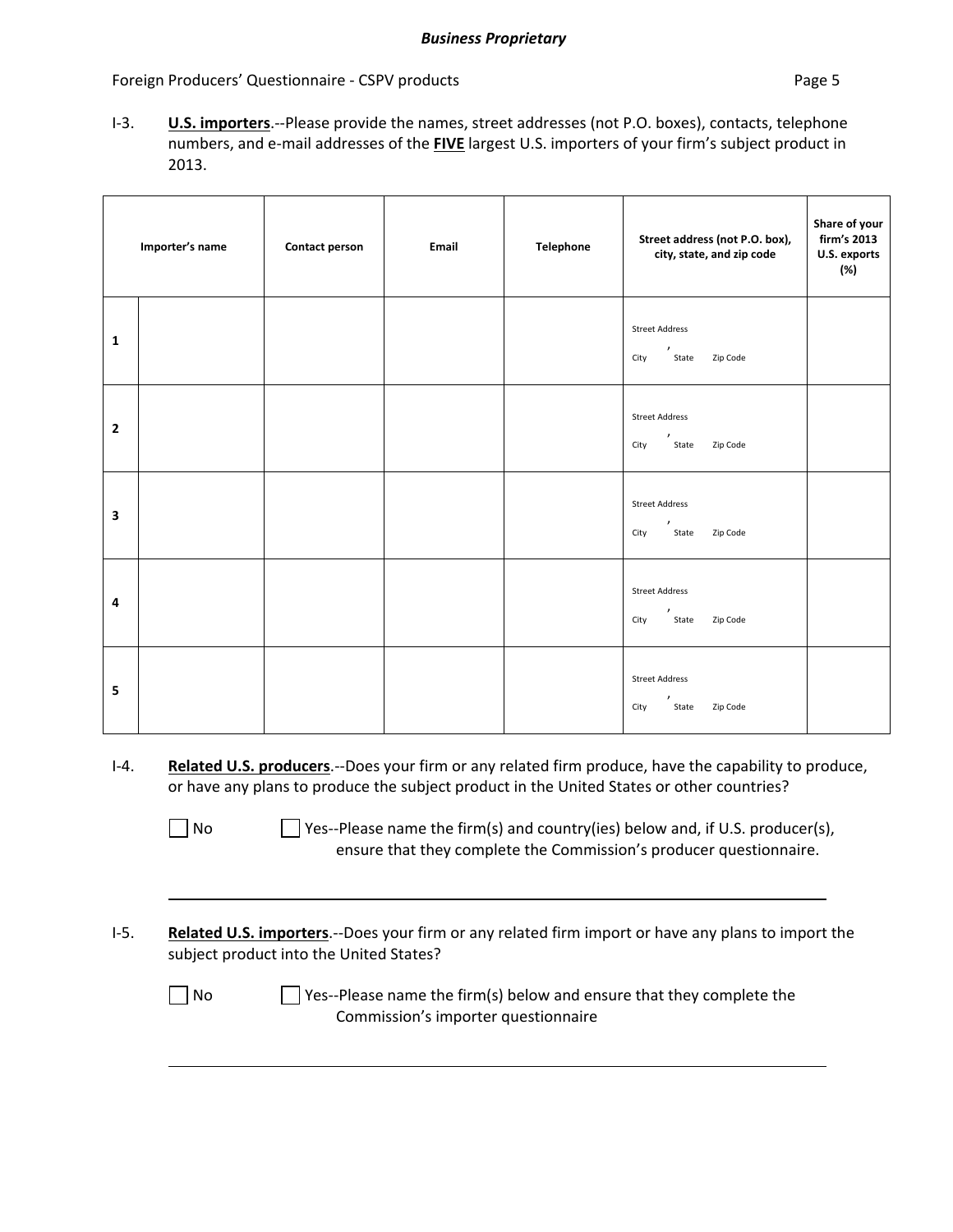Foreign Producers' Questionnaire - CSPV products **Page 6** and the extendion page 6

#### **PART II.‐‐TRADE AND RELATED INFORMATION**

Further information on this part of the questionnaire can be obtained from Chris Cassise (202-708-5408, chris.cassise@usitc.gov). Supply all data requested on a calendar-year basis.

II‐1. **Contact information.**‐‐ Please identify the responsible individual and the manner by which Commission staff may contact that individual regarding the confidential information submitted in part II.

| Name      |  |
|-----------|--|
| Title     |  |
| Email     |  |
| Telephone |  |
| Fax       |  |

II‐2. **Changes in operations.‐‐**Please indicate whether your firm has experienced any of the following changes in relation to the production of the subject product since January 1, 2011.

| (check as many as appropriate)                    | (please describe) |
|---------------------------------------------------|-------------------|
| plant openings                                    |                   |
| plant closings                                    |                   |
| relocations                                       |                   |
| expansions                                        |                   |
| acquisitions                                      |                   |
| consolidations                                    |                   |
| prolonged shutdowns or<br>production curtailments |                   |
| revised labor agreements                          |                   |
| other (e.g., technology)                          |                   |

II‐3. **Anticipated changes in operations.‐‐**Does your firm anticipate any changes in the character of its operations or organization relating to the production of the subject product in the future?

 $\Box$  No  $\Box$  Yes–Supply details as to the time, nature, and significance of such changes and provide underlying assumptions, along with relevant portions of business plans or other supporting documentation that address this issue.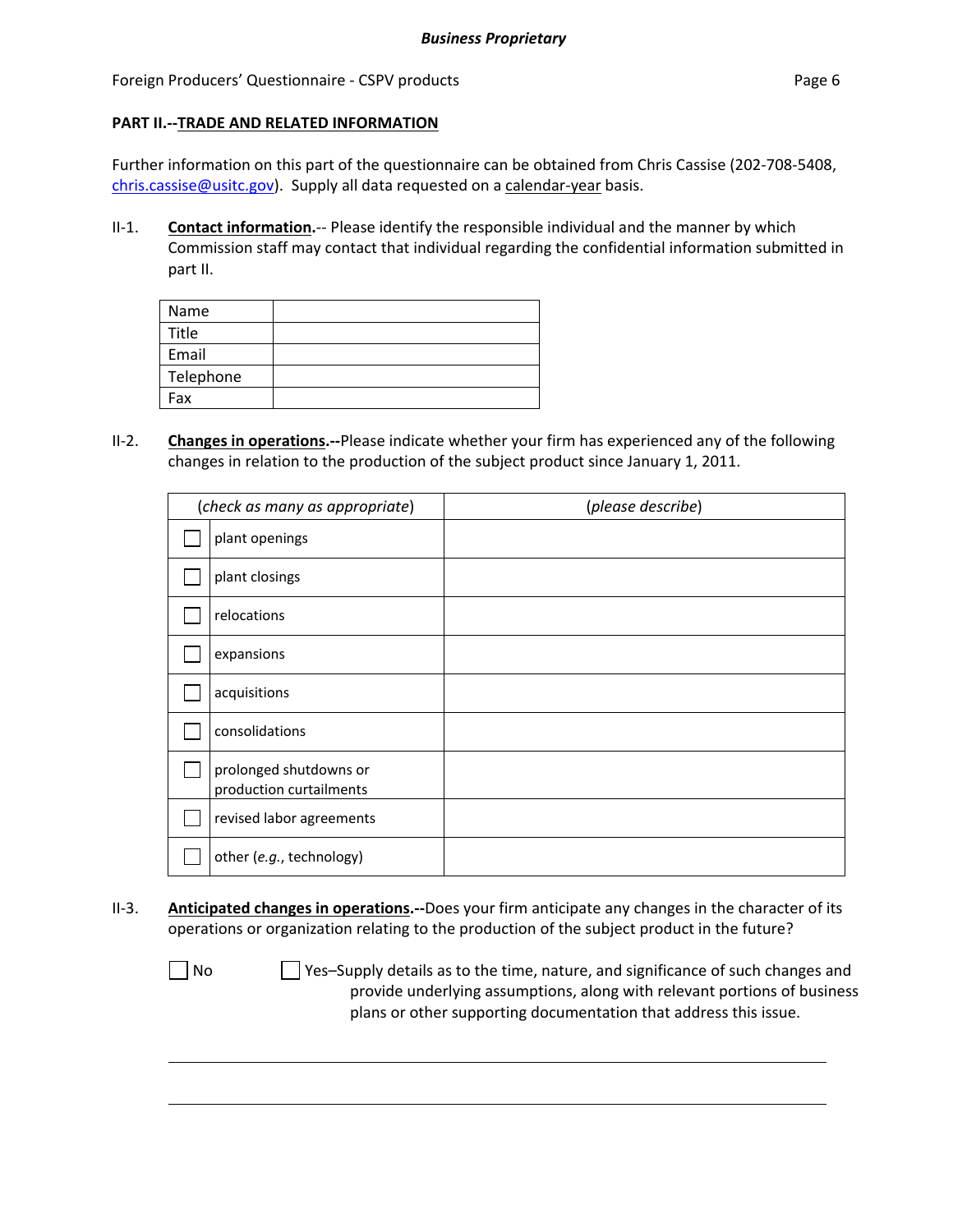|         |      | Foreign Producers' Questionnaire - CSPV products                                                                                                                                                                                                                                                                           |                                                                   |                         |      |      |              |
|---------|------|----------------------------------------------------------------------------------------------------------------------------------------------------------------------------------------------------------------------------------------------------------------------------------------------------------------------------|-------------------------------------------------------------------|-------------------------|------|------|--------------|
| $II-4.$ |      | Product shifting.-                                                                                                                                                                                                                                                                                                         |                                                                   |                         |      |      |              |
|         | (i)  | Is your firm able to switch production between the subject product and other products using the<br>same manufacturing equipment?                                                                                                                                                                                           |                                                                   |                         |      |      |              |
|         |      | No                                                                                                                                                                                                                                                                                                                         | Yes-- Please identify other actual or potential products.         |                         |      |      |              |
|         | (ii) | Please report any changes in the mix of your production that since January 1, 2011 in facilities<br>that produce the subject product and non-scope products. In responding to this question,<br>report: 1) the date(s) such changes occurred; 2) the time involved to make the change; 3) the<br>reason(s) for the change. |                                                                   |                         |      |      |              |
|         |      |                                                                                                                                                                                                                                                                                                                            |                                                                   |                         |      |      |              |
| $II-5.$ |      | Inventories in the United States.--Has your firm, since 2011, maintained any inventories of the<br>subject product in the United States (not including inventories held by firms identified in<br>question I-3)?                                                                                                           |                                                                   |                         |      |      |              |
|         | No   |                                                                                                                                                                                                                                                                                                                            | Yes--Report the quantity of such end-of-period inventories below. |                         |      |      |              |
|         |      |                                                                                                                                                                                                                                                                                                                            | <b>Inventories held in the United States</b>                      |                         |      |      |              |
|         |      |                                                                                                                                                                                                                                                                                                                            |                                                                   | (Quantity in kilowatts) |      |      |              |
|         |      |                                                                                                                                                                                                                                                                                                                            |                                                                   |                         |      |      | January-June |
|         |      | <b>Item</b>                                                                                                                                                                                                                                                                                                                | 2011                                                              | 2012                    | 2013 | 2013 | 2014         |
|         |      | <b>Inventory of cells</b><br><b>Inventory of modules</b>                                                                                                                                                                                                                                                                   |                                                                   |                         |      |      |              |

II‐6. **Third country trade actions**.‐‐Is the subject product exported by your firm subject to any other antidumping, countervailing duty, or safeguard findings, remedies, or proceedings in any country besides the United States?

□ No Yes--List the products(s), countries affected, and the date of such findings/remedies/proceedings.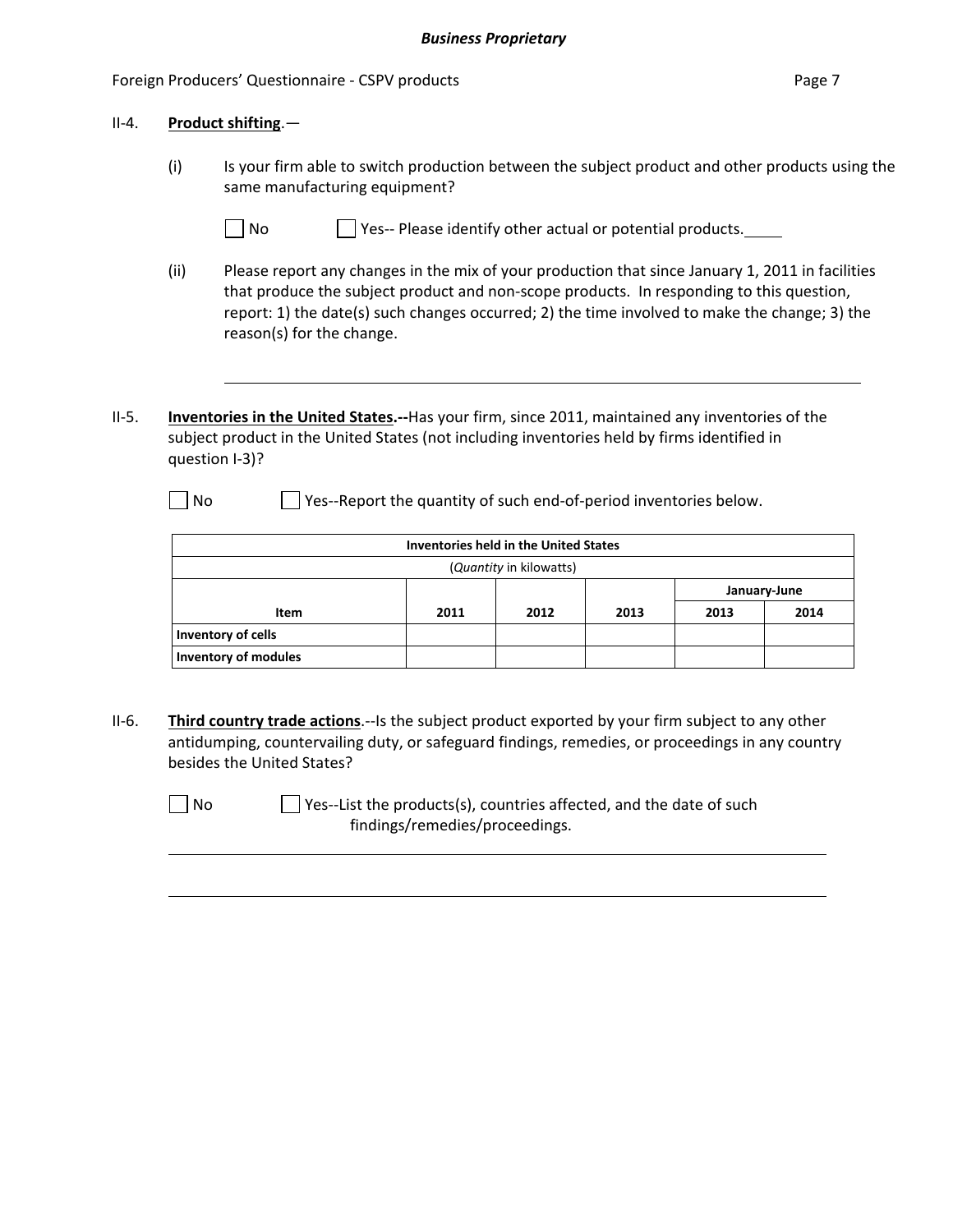Foreign Producers' Questionnaire - CSPV products **Page 8** and the extendion page 8

II‐7. **Share of sales**.‐‐What percentage of your firm's total sales in its most recent fiscal year was represented by sales of CSPV cells and modules?

(a) Sales of CSPV cells and modules accounted for <u>eaging</u> percent of your firm's total sales in your firm's most recent fiscal year.

II‐8. **Share of total production.**‐‐Please estimate what percentage of total production of CSPV cells and modules in the subject country that you indicated on page 1 is accounted for by your firm's total production of CSPV cells and modules in 2013.

(a) Your firm accounted for \_\_\_\_\_\_ percent of 2013 total production of CSPV cells in the subject country.

(b) Your firm accounted for exercent of 2013 total production of CSPV modules in the subject country.

II‐9. **Share of total exports.**‐‐Please estimate what percentage of total exports to the United States of CSPV cells and modules from the subject country that you indicated on page 1 is accounted for by your firm's total exports of CSPV cells and modules in 2013.

(a) Your firm accounted for \_\_\_\_\_ percent of total 2013 exports of CSPV cells from the subject country to the United States.

(b) Your firm accounted for \_\_\_\_\_ percent of total 2013 exports of CSPV modules from the subject country to the United States.

### *Definitions*

.

*"Average production capacity" or "capacity"* is defined as the level of production that your establishment(s) could reasonably have expected to attain during the specified periods. Assume normal operating conditions (i.e., using equipment and machinery in place and ready to operate; normal operating levels (hours per week/weeks per year) and time for downtime, maintenance, repair, and cleanup; and a typical or representative product mix).

*"Production"* is defined as all production in your foreign establishment(s), including production consumed internally within your firm and production for another firm under a toll agreement.

*"Internal consumption"* is defined as product consumed internally by your firm.

*"Transfers to related firms"* are defined as shipments made to related domestic firms. Such transactions are valued at fair market value.

*"Related firm"* is defined as a firm that your firm solely or jointly owns, manages, or otherwise controls. Such transactions are valued at fair market value.

*"Export shipments"* are defined as shipments to destinations outside the United States, including shipments to related firms.

*"End of period inventories"* is defined as finished goods inventory, not raw materials or work in progress.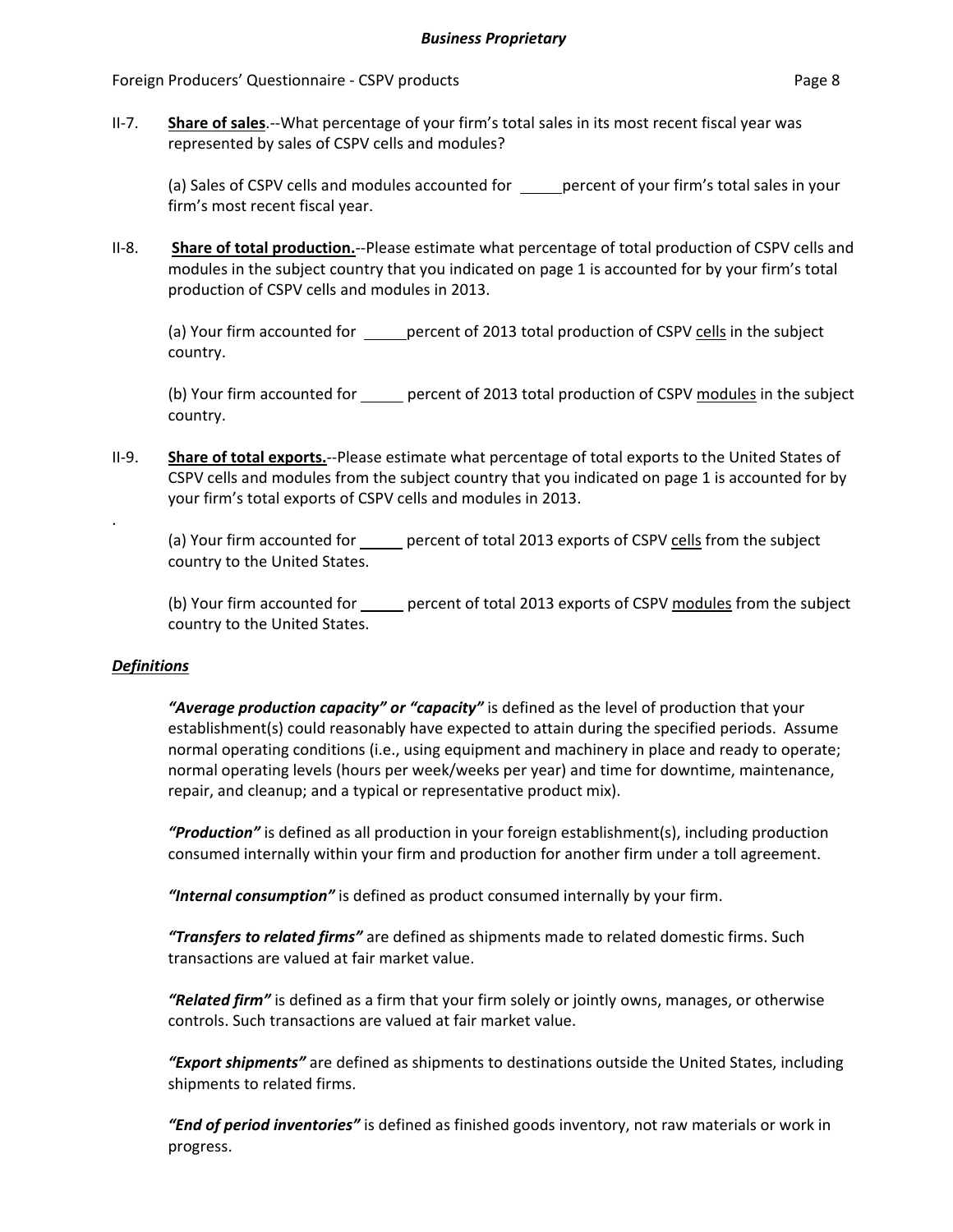Foreign Producers' Questionnaire ‐ CSPV products Page 9

II‐10. **CHINA: CSPV CELLS**.‐‐Report your firm's production capacity, production, shipments, and inventories related to the production of CSPV cells in your establishment(s) in China during the specified periods. Do not submit data by manufacturing facility if they are in the same country. If your firm has multiple manufacturing establishments within one country, you are required to combine data for those establishments within one foreign producer questionnaire response. Do not submit data on multiple countries combined. The establishments reported here should all be located in the country of the firm's address reported on the certification page. Multinational companies with production in multiple subject countries should submit separate foreign producer questionnaire responses for each subject country.

Note:‐‐CSPV cells completely manufactured in China are currently subject to duties pursuant to the prior 2012 antidumping and countervailing duty investigations on CSPV cells and modules.

|                                                                       |                          | <b>Quantity (in kilowatts)</b> |              |             |                          |          |             |
|-----------------------------------------------------------------------|--------------------------|--------------------------------|--------------|-------------|--------------------------|----------|-------------|
|                                                                       | <b>Actual experience</b> |                                |              |             |                          |          |             |
|                                                                       | Calendar year            |                                | January-June |             | Projections <sup>1</sup> |          |             |
| Item                                                                  | 2011                     | 2012                           | 2013         | 2013        | 2014                     | 2014     | 2015        |
| Average production capacity <sup>2</sup> (A)                          |                          |                                |              |             |                          |          |             |
| Beginning-of-period inventories (B)                                   |                          |                                |              |             |                          |          |             |
| Production (C)                                                        |                          |                                |              |             |                          |          |             |
| Purchases of finished cells from other<br>Chinese producers (D)       |                          |                                |              |             |                          |          |             |
| Purchases of finished cells from non-Chinese<br>foreign producers (E) |                          |                                |              |             |                          |          |             |
| Total purchases (F)<br>(Should equal $D + E$ )                        | 0                        | 0                              | 0            | 0           | $\mathbf 0$              | 0        | $\mathbf 0$ |
| Total available for shipment (G)<br>(Should equal $B + C + D + E$ )   | $\mathbf 0$              | $\mathbf 0$                    | 0            | $\mathbf 0$ | $\Omega$                 | $\Omega$ | 0           |
| Home market shipments:<br>Internal consumption/transfers (H)          |                          |                                |              |             |                          |          |             |
| Commercial shipments (I)                                              |                          |                                |              |             |                          |          |             |
| <b>Exports shipments:</b><br>to the United States (J)                 |                          |                                |              |             |                          |          |             |
| to Taiwan (K)                                                         |                          |                                |              |             |                          |          |             |
| to all other markets <sup>3</sup> (L)                                 |                          |                                |              |             |                          |          |             |
| Total exports (M)<br>(should equal J+K+L)                             | 0                        | 0                              | 0            | 0           | 0                        | $\Omega$ | $\mathbf 0$ |
| Total shipments (N)<br>(should equal H+I+ J+K+L)                      | $\mathbf 0$              | 0                              | 0            | 0           | 0                        | 0        | 0           |
| End-of-period inventories (O)                                         |                          |                                |              |             |                          |          |             |
|                                                                       |                          |                                |              |             |                          |          |             |

 $1$  Please explain the basis for your firm's projections.

<sup>2</sup> The production capacity (see definitions in instruction booklet) reported is based on operating \_\_\_\_\_ hours per week, \_\_\_\_\_ weeks per year. Please describe the methodology used to calculate production capacity, and explain any changes in reported capacity.

<sup>3</sup> Identify principal other export markets.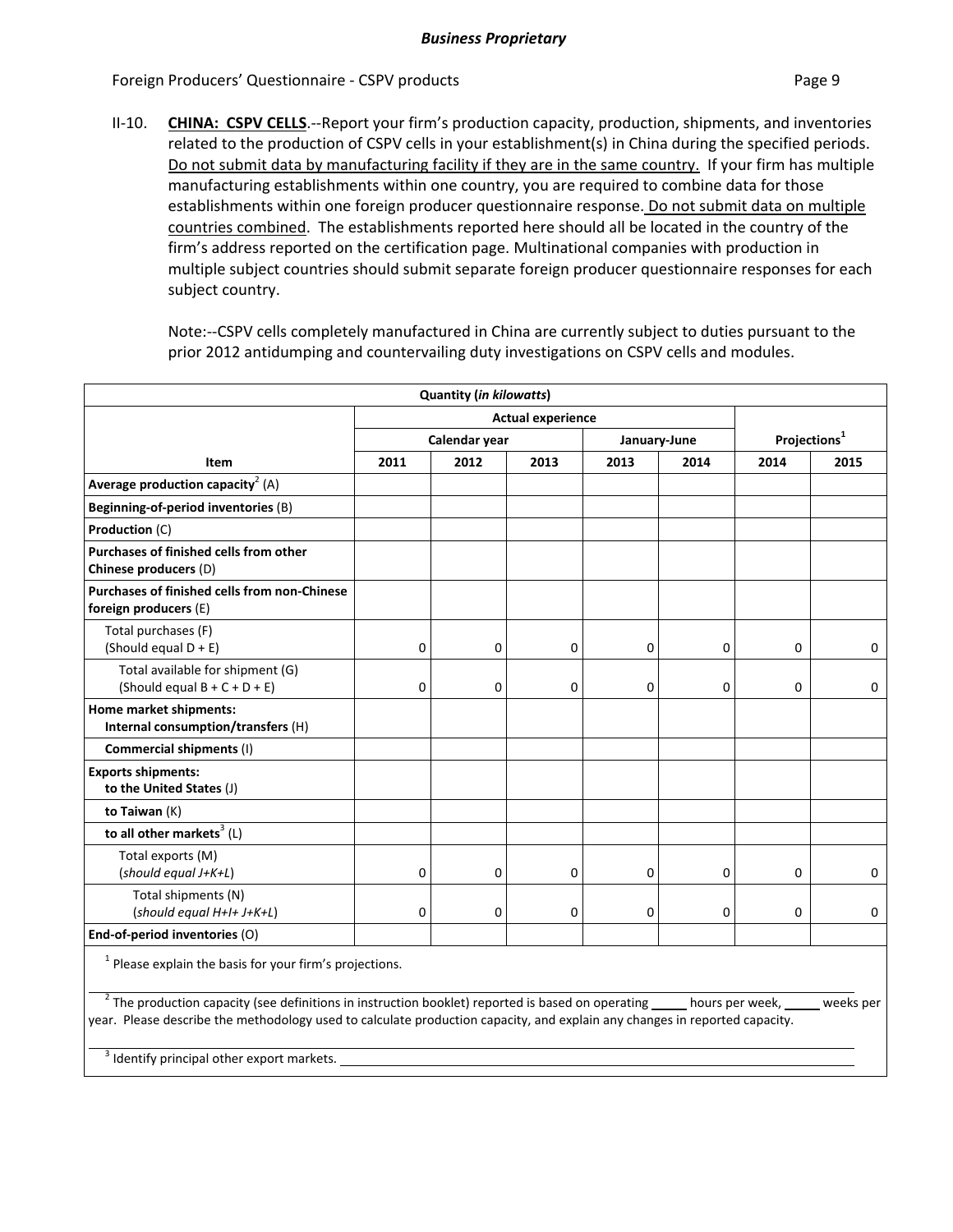#### II‐10. **CHINA: CSPV CELLS**.—*Continued*

**Reconciliation of shipments, inventories, purchases, and production.‐‐** Generally, the data reported for the end-of-period inventories (i.e., line O) should be equal to the beginning-of-period inventories (i.e., line B), plus production (i.e., line C), plus purchases of finished cells (i.e., lines D and E), less total shipments (i.e., lines H, I, J, K, and L). Please ensure that any differences are not due to data entry errors in completing this form, but rather actually reflect your firm's records; and also provide any likely explanations for the differences (e.g., theft, loss, damage, record systems issues, etc.).

|                                                  | <b>Actual experience</b> |      |      |              |      |                          |      |
|--------------------------------------------------|--------------------------|------|------|--------------|------|--------------------------|------|
|                                                  | Calendar year            |      |      | January-June |      | Projections <sup>+</sup> |      |
| <b>Reconciliation Check</b>                      | 2011                     | 2012 | 2013 | 2013         | 2014 | 2014                     | 2015 |
| Reconciliation should = 0 (if not, either revise |                          |      |      |              |      |                          |      |
| data or explain the reason for the               |                          |      |      |              |      |                          |      |
| discrepancy below)                               |                          | 0    |      |              |      |                          |      |

#### II‐11. **China: Production process**.‐‐

(a) **Description of process**.—Briefly describe your production process from ingot production or purchase to final CSPV cell end product. Also, provide the country of origin of the various raw materials specified below.

|                                                          | Country of origin of inputs         |                                                   |               |                    |  |  |
|----------------------------------------------------------|-------------------------------------|---------------------------------------------------|---------------|--------------------|--|--|
| Input                                                    | China<br>(produced by your<br>firm) | China<br>(purchased from<br>another Chinese firm) | <b>Taiwan</b> | Other <sup>1</sup> |  |  |
| Ingot                                                    |                                     |                                                   |               |                    |  |  |
| Wafer                                                    |                                     |                                                   |               |                    |  |  |
| Identify the other sources, by country and manufacturer: |                                     |                                                   |               |                    |  |  |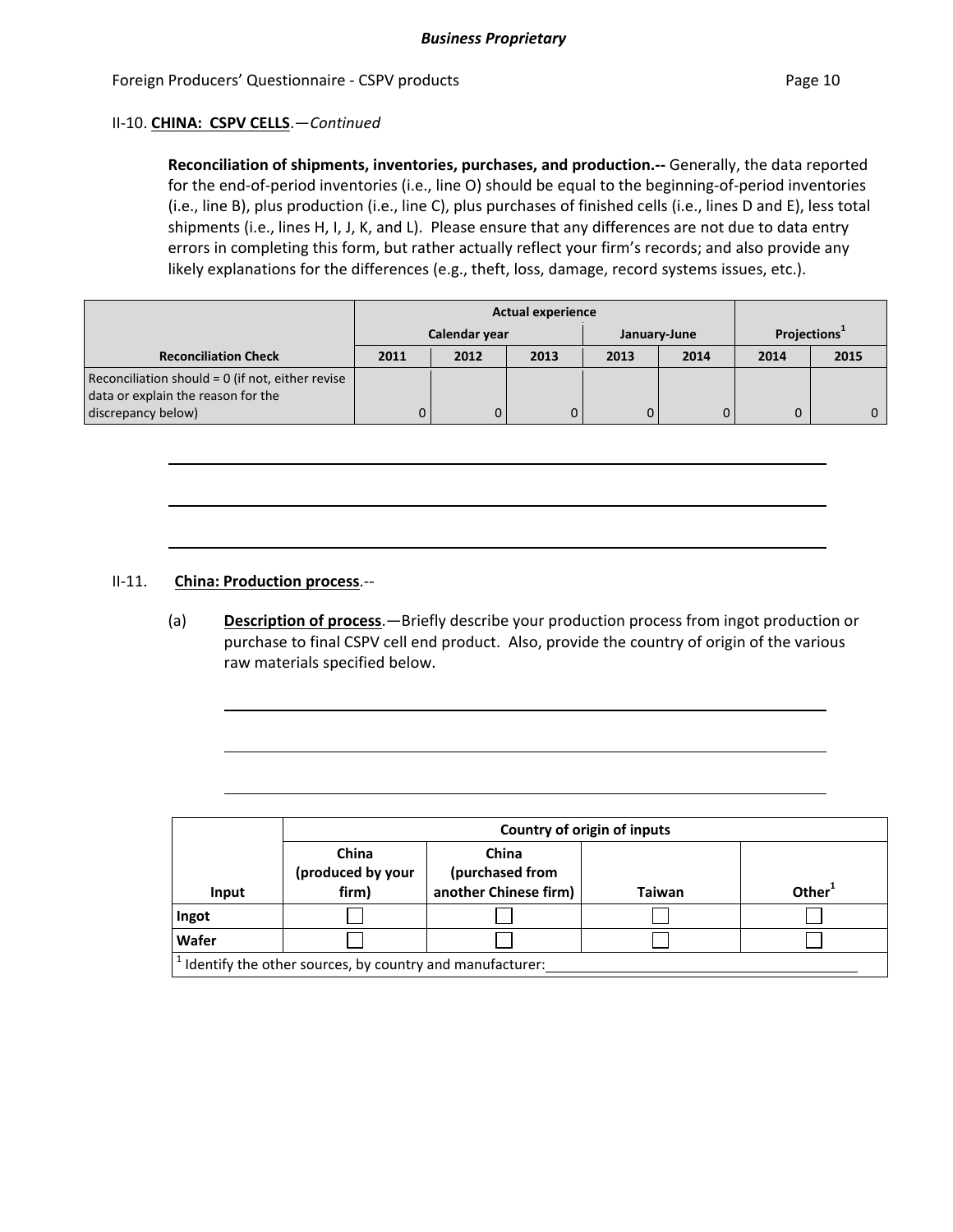#### Foreign Producers' Questionnaire - CSPV products **Page 11** Page 11

#### II‐11. **China: Production process**.‐‐*Continued*

(b) **Multi‐country conversions.‐‐**Did the cell conversion process (manufacture of the cell post‐ wafer) occur in more than one country?

#### II‐12. **China: Source of inputs: INGOTS.‐‐**

(a) **Internally produced ingots.‐‐** Did your firm produce all of its own ingots in China?

| $\Box$ No. | Yes- Did your firm use these ingots to produce its own wafers |
|------------|---------------------------------------------------------------|
|            | which were then used in your firm's production of CSPV cells? |

 $\Box$  Yes.--Skip questions II-12(b),(c).

■ No. -- Please explain below

(b) **Country of origin of purchased ingots.‐‐**What was the country of origin of the ingots that your firm used in the production of CSPV cells? (Check all that apply)

| $\Box$ China (purchased from another firm in China) |
|-----------------------------------------------------|
| Taiwan                                              |
| Other (List source:                                 |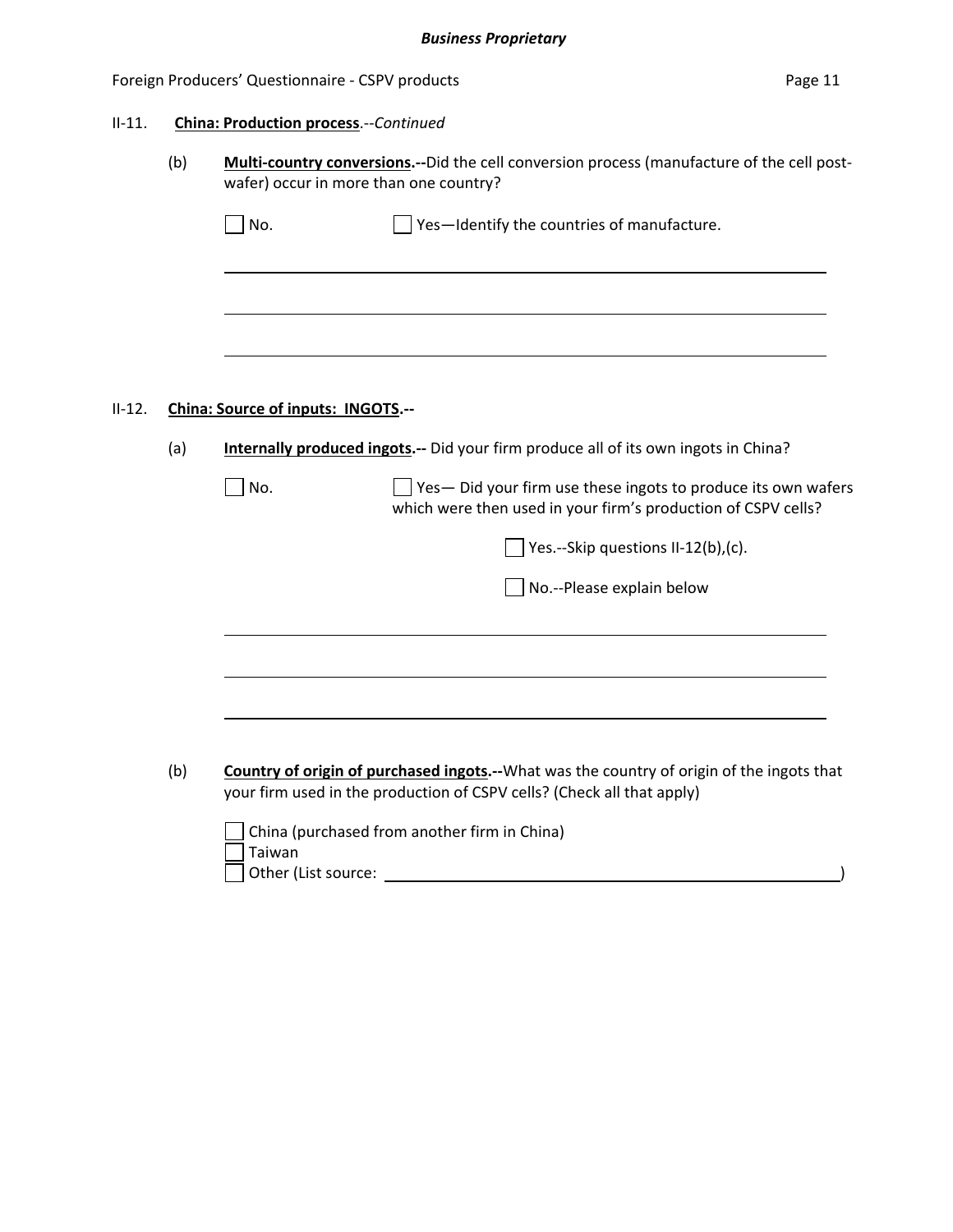(c) **Source of ingots used in wafers production**.‐‐In the table below, report your firm's total use of ingots in the production of wafers.

|                                                          |          |                      |          |      | January-June |  |  |  |
|----------------------------------------------------------|----------|----------------------|----------|------|--------------|--|--|--|
| Item                                                     | 2011     | 2012                 | 2013     | 2013 | 2014         |  |  |  |
| ( <i>Quantity</i> in kilograms)                          |          |                      |          |      |              |  |  |  |
| Ingots used in wafer                                     |          |                      |          |      |              |  |  |  |
| production.--<br><b>Internally produced</b>              |          |                      |          |      |              |  |  |  |
| <b>Purchased from another</b><br>firm in China           |          |                      |          |      |              |  |  |  |
| <b>Imported from Taiwan</b>                              |          |                      |          |      |              |  |  |  |
| Imported from other<br>sources <sup>1</sup>              |          |                      |          |      |              |  |  |  |
| Total ingots used                                        | $\Omega$ | 0                    | $\Omega$ | 0    | 0            |  |  |  |
|                                                          |          | (Quantity in pieces) |          |      |              |  |  |  |
| <b>Total wafers production</b><br>using ingot inputs     |          |                      |          |      |              |  |  |  |
| Identify the other sources, by country and manufacturer: |          |                      |          |      |              |  |  |  |

#### II‐13. **China: Source of inputs: WAFERS:**

(a) **Internally produced wafers.‐‐**Did your firm produce all of its own wafers in China?

| No.                           | Yes--Did your firm use these wafers to produce CSPV cells?                                                                                           |
|-------------------------------|------------------------------------------------------------------------------------------------------------------------------------------------------|
|                               | Yes.--Skip questions II-13(b) and (c).                                                                                                               |
|                               | No.--Please explain below                                                                                                                            |
|                               |                                                                                                                                                      |
|                               |                                                                                                                                                      |
|                               |                                                                                                                                                      |
|                               |                                                                                                                                                      |
|                               | <b>Country of origin of purchased wafers.--</b> What was the country of origin of the wafers that<br>your firm used in the production of CSPV cells? |
|                               | China (purchased from another firm in China)                                                                                                         |
| Taiwan<br>Other (List source: |                                                                                                                                                      |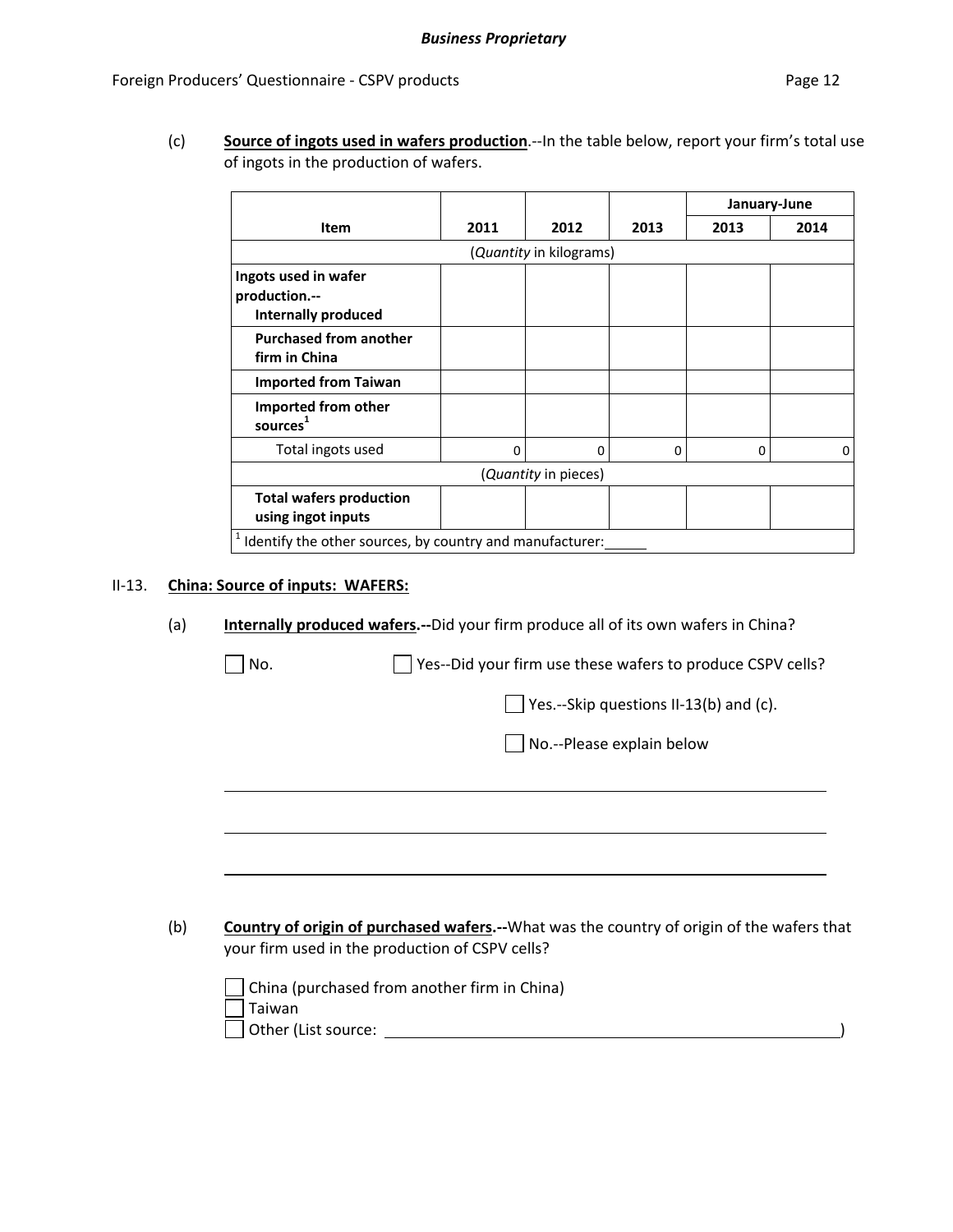## II‐13. **China: Source of inputs: WAFERS.‐‐***Continued*

(c) **Source of wafers used in cell production**.‐‐ In the table below, report your firm's total use of wafers in the production of cells.

|                                                                                                                                                                                                              |      |                                 |      | January-June |      |  |  |
|--------------------------------------------------------------------------------------------------------------------------------------------------------------------------------------------------------------|------|---------------------------------|------|--------------|------|--|--|
| Item                                                                                                                                                                                                         | 2011 | 2012                            | 2013 | 2013         | 2014 |  |  |
|                                                                                                                                                                                                              |      | ( <i>Quantity</i> in pieces)    |      |              |      |  |  |
| Wafers used in cell<br>production.--<br>Internally produced <sup>1</sup>                                                                                                                                     |      |                                 |      |              |      |  |  |
| <b>Purchased from another</b><br>firm in China                                                                                                                                                               |      |                                 |      |              |      |  |  |
| <b>Imported from Taiwan</b>                                                                                                                                                                                  |      |                                 |      |              |      |  |  |
| Imported from other<br>sources                                                                                                                                                                               |      |                                 |      |              |      |  |  |
| Total wafers used                                                                                                                                                                                            | 0    | 0                               | 0    | 0            | 0    |  |  |
|                                                                                                                                                                                                              |      | ( <i>Quantity</i> in kilowatts) |      |              |      |  |  |
| <b>Total cell production using</b><br>wafer inputs                                                                                                                                                           |      |                                 |      |              |      |  |  |
| $1$ Does quantity of internal consumption reported here equal the total reported production in II-<br>12c? No $\vert$ Yes $\vert$ If no, explain<br>Identify the other sources, by country and manufacturer: |      |                                 |      |              |      |  |  |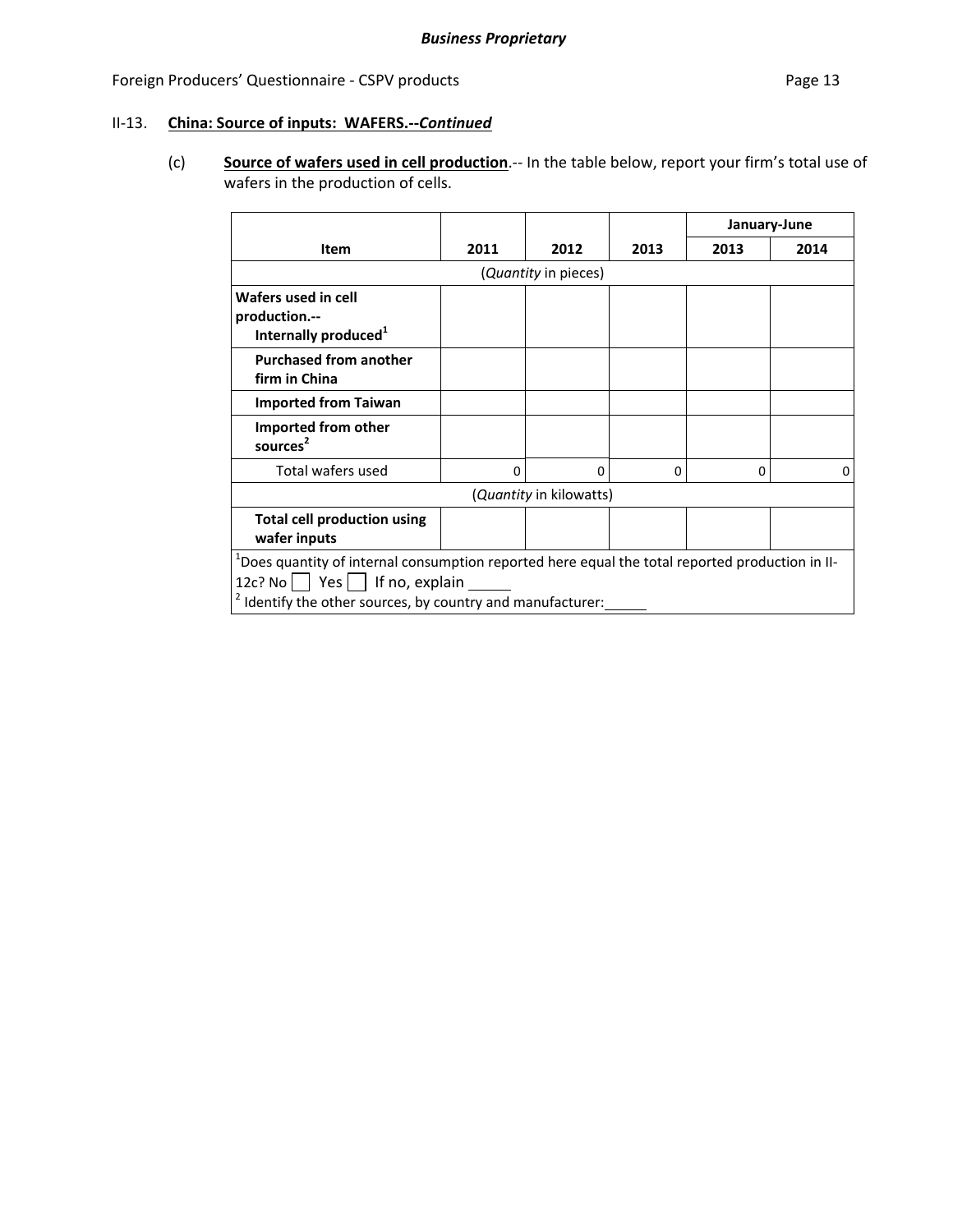Foreign Producers' Questionnaire - CSPV products **Page 14** and the page 14

II‐14. **CHINA: CSPV MODULES**.‐‐Report your firm's production capacity, production, shipments, and inventories related to the production of CSPV modules in your establishment(s) in China during the specified periods. Do not submit data by manufacturing facility if they are in the same country. If your firm has multiple manufacturing establishments within one country, you are required to combine data for those establishments within one foreign producer questionnaire response. Do not submit data on multiple countries combined. The establishments reported here should all be located in the country of the firm's address reported on the certification page. Multinational companies with production in multiple subject countries should submit separate foreign producer questionnaire responses for each subject country.

|                                                                                                                     |             | <b>Quantity (in kilowatts)</b> |                          |             |              |             |                          |  |
|---------------------------------------------------------------------------------------------------------------------|-------------|--------------------------------|--------------------------|-------------|--------------|-------------|--------------------------|--|
|                                                                                                                     |             |                                | <b>Actual experience</b> |             |              |             |                          |  |
|                                                                                                                     |             |                                |                          |             | January-June |             | Projections <sup>1</sup> |  |
| Item                                                                                                                | 2011        | 2012                           | 2013                     | 2013        | 2014         | 2014        | 2015                     |  |
| Average production capacity <sup>2</sup> (A)                                                                        |             |                                |                          |             |              |             |                          |  |
| Beginning-of-period inventories (B)                                                                                 |             |                                |                          |             |              |             |                          |  |
| Purchases of finished modules from other<br>Chinese producers (C)                                                   |             |                                |                          |             |              |             |                          |  |
| Purchases of finished modules from other<br>non-Chinese foreign producers (D)                                       |             |                                |                          |             |              |             |                          |  |
| Total purchases of finished modules (E)<br>(should be equal to $(C + D)$                                            | $\mathbf 0$ | $\mathbf 0$                    | 0                        | 0           | 0            | 0           | 0                        |  |
| Module production using--<br>Cells made by your firm in China (F)                                                   |             |                                |                          |             |              |             |                          |  |
| Cells made by another firm in China (G)                                                                             |             |                                |                          |             |              |             |                          |  |
| Taiwanese-sourced cells (H)                                                                                         |             |                                |                          |             |              |             |                          |  |
| Foreign-sourced cells (other than China or<br>Taiwan) with ingots, wafers or partial<br>cells of Chinese origin (I) |             |                                |                          |             |              |             |                          |  |
| Other foreign-sourced cells (J)                                                                                     |             |                                |                          |             |              |             |                          |  |
| Total production (K)<br>(should be equal to $F + G + H + I + J$ )                                                   | $\mathbf 0$ | $\mathbf 0$                    | 0                        | $\mathbf 0$ | $\mathbf 0$  | $\mathbf 0$ | 0                        |  |
| Total available for shipment (L)<br>(Should equal $B + E + K$ )                                                     | $\mathbf 0$ | $\mathbf 0$                    | 0                        | $\mathbf 0$ | $\mathbf 0$  | $\mathbf 0$ | $\mathbf{0}$             |  |
| Home market shipments:<br>Internal consumption/transfers (M)                                                        |             |                                |                          |             |              |             |                          |  |
| Commercial shipments (N)                                                                                            |             |                                |                          |             |              |             |                          |  |
| <b>Exports shipments:</b><br>to the United States (O)                                                               |             |                                |                          |             |              |             |                          |  |
| to all other markets <sup>3</sup> $(P)$                                                                             |             |                                |                          |             |              |             |                          |  |
| Total exports (Q)<br>(should equal $O + P$ )                                                                        | $\mathbf 0$ | $\mathbf 0$                    | 0                        | 0           | $\mathbf 0$  | 0           | $\mathbf{0}$             |  |
| Total shipments (R)<br>(should equal $M + N + O + P$ )                                                              | $\mathbf 0$ | $\Omega$                       | 0                        | $\mathbf 0$ | $\mathbf 0$  | $\Omega$    | 0                        |  |
| End-of-period inventories (S)                                                                                       |             |                                |                          |             |              |             |                          |  |

 $1$  Please explain the basis for your firm's projections.

<sup>2</sup> The production capacity (see definitions in instruction booklet) reported is based on operating hours per week,  $\Box$  weeks per year. Please describe the methodology used to calculate production capacity, and explain any changes in reported capacity.

<sup>3</sup> Identify principal other export markets.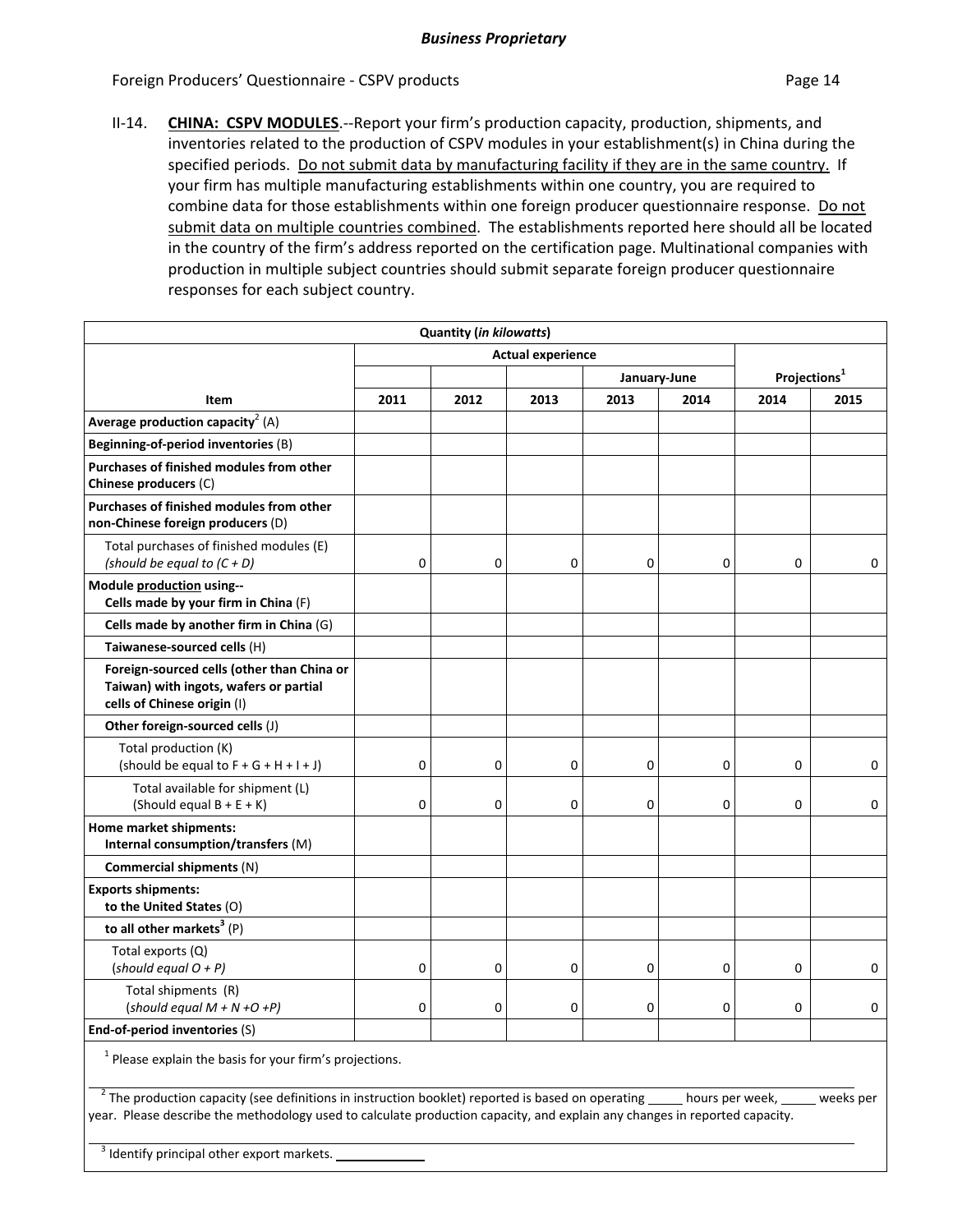#### Foreign Producers' Questionnaire - CSPV products **Page 15** and Page 15

#### II‐14. **CHINA: CSPV MODULES**.‐‐*Continued*

**Reconciliation of shipments, inventories, purchases, and production.‐‐** Generally, the data reported for the end‐of‐period inventories (i.e., line S) should be equal to the beginning‐of‐period inventories (i.e., line B), plus production (i.e., lines F, G, H, I and J), plus purchases of finished modules (i.e., lines C and D), less total shipments (i.e., lines M, N,O, and P). Please ensure that any differences are not due to data entry errors in completing this form, but rather actually reflect your firm's records; and also provide any likely explanations for the differences (e.g., theft, loss, damage, record systems issues, etc.).

|                                                    |               |      | <b>Actual experience</b> |      |              |                    |      |
|----------------------------------------------------|---------------|------|--------------------------|------|--------------|--------------------|------|
|                                                    | Calendar year |      |                          |      | January-June | <b>Projections</b> |      |
| <b>Reconciliation Check</b>                        | 2011          | 2012 | 2013                     | 2013 | 2014         | 2014               | 2015 |
| Reconciliation should $= 0$ (if not, either revise |               |      |                          |      |              |                    |      |
| data or explain the reason for the                 |               |      |                          |      |              |                    |      |
| discrepancy below)                                 |               | 0    | $\Omega$                 |      |              |                    |      |

II‐15. **China: Production process**.—Briefly describe your production process from CSPV cell production or purchase to final CSPV module end product.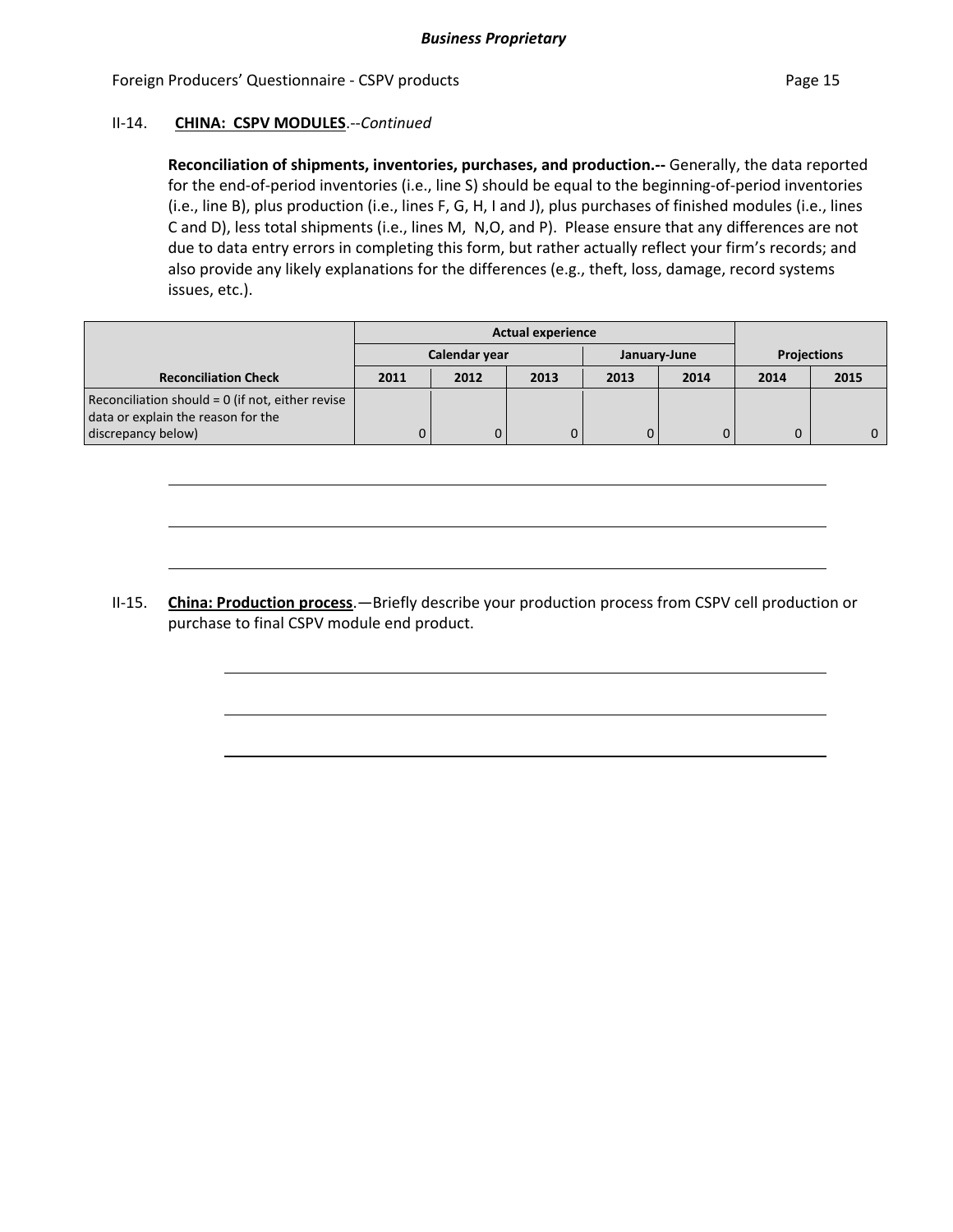#### Foreign Producers' Questionnaire - CSPV products **Page 16** and the page 16 and the page 16

#### II‐16. **China: Source of inputs: CSPV cells.**

(a) **Origin of cells used in module assembly.‐‐**Report the country of origin of the CSPV cells used in your firm's production of CSPV modules. (check all that apply)

|    | <b>Cell origin</b>  | Ingot and/or wafer origin           |
|----|---------------------|-------------------------------------|
| 1) | China <sup>1</sup>  | China                               |
| 2) | China <sup>1</sup>  | Taiwan <sup>2</sup>                 |
| 3) | China <sup>1</sup>  | Third country (Name source country: |
| 4) | Taiwan <sup>3</sup> | China <sup>4</sup>                  |
| 5) | Taiwan <sup>3</sup> | Taiwan                              |
| 6) | Taiwan <sup>3</sup> | Third country (Name source country: |
| 7) | Other <sup>5</sup>  | China <sup>6</sup>                  |
| 8) | Other <sup>5</sup>  | Taiwan <sup>'</sup>                 |
| 9) | Other $5$           | Third country (Name source country: |

<sup>1</sup> Checking here should correspond to lines F or G of question II-14.<br><sup>2</sup> Approximately what share of the data reported in lines F and G of question II-14 does this apply to in 2013? percent. (*e.g.*, share of reported production line E for which the ingot/wafer was Taiwanese

origin even though the cell your firm purchased/made was manufactured in China).<br><sup>3</sup> Checking here should correspond to line H of question II-14.<br><sup>4</sup> Approximately what share of the data reported in line H of question II-1

percent. (*e.g.*, share of reported production line H for which the ingot/wafer was Chinese origin even

though the cell your firm purchased was manufactured in Taiwan).<br><sup>5</sup> Checking here should correspond to lines I or J of question II-14.<br><sup>6</sup> This should be the data reported in line I.<br><sup>7</sup> Approximately what share of the da percent. (*e.g.*, share of reported production line J for which the ingot/wafer was Taiwanese origin even though the cell your firm purchased was manufactured in a third country).

(b) **Module production based on certain categories.‐‐**If you checked (4) or (7) above then report your firm's total production of CSPV modules (in kilowatts) which used ingots and wafers from the countries specified.

| (Quantity in kilowatts)                                                                                                               |      |      |      |              |      |  |  |
|---------------------------------------------------------------------------------------------------------------------------------------|------|------|------|--------------|------|--|--|
|                                                                                                                                       |      |      |      | January-June |      |  |  |
| Item                                                                                                                                  | 2011 | 2012 | 2013 | 2013         | 2014 |  |  |
| Module production.--<br><b>Using Taiwanese cells.--</b><br>That were produced using<br>ingots, wafers, or partial cells<br>from China |      |      |      |              |      |  |  |
| Using cells of third countries.--<br>That were produced using<br>ingots, wafers, or partial cells<br>from China                       |      |      |      |              |      |  |  |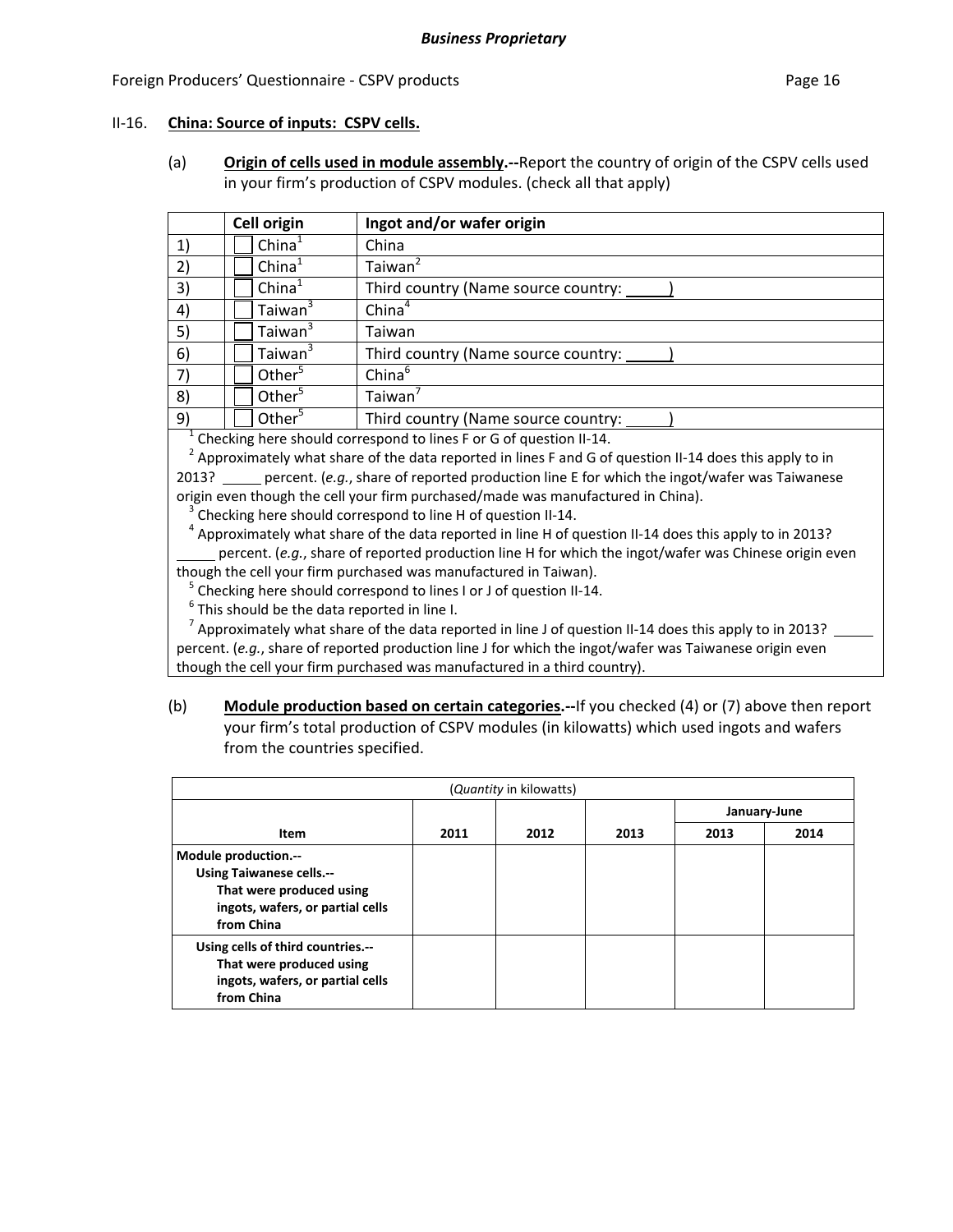Foreign Producers' Questionnaire - CSPV products **Page 17** and the page 17

II‐17. **TAIWAN: CSPV CELLS**.‐‐Report your firm's production capacity, production, shipments, and inventories related to the production of CSPV cells in your establishment(s) in Taiwan during the specified periods. Do not submit data by manufacturing facility if they are in the same country. If your firm has multiple manufacturing establishments within one country, you are required to combine data for those establishments within one foreign producer questionnaire response. Do not submit data on multiple countries combined. The establishments reported here should all be located in the country of the firm's address reported on the certification page. Multinational companies with production in multiple subject countries should submit separate foreign producer questionnaire responses for each subject country.

| 2011                                                      | Calendar year<br>2012 | <b>Actual experience</b><br>2013 | January-June<br>2013 | 2014 |      |                                                                                                                                                                                                                                                                                  |  |
|-----------------------------------------------------------|-----------------------|----------------------------------|----------------------|------|------|----------------------------------------------------------------------------------------------------------------------------------------------------------------------------------------------------------------------------------------------------------------------------------|--|
|                                                           |                       |                                  |                      |      |      |                                                                                                                                                                                                                                                                                  |  |
|                                                           |                       |                                  |                      |      |      | Projections <sup>1</sup>                                                                                                                                                                                                                                                         |  |
|                                                           |                       |                                  |                      |      | 2014 | 2015                                                                                                                                                                                                                                                                             |  |
|                                                           |                       |                                  |                      |      |      |                                                                                                                                                                                                                                                                                  |  |
|                                                           |                       |                                  |                      |      |      |                                                                                                                                                                                                                                                                                  |  |
|                                                           |                       |                                  |                      |      |      |                                                                                                                                                                                                                                                                                  |  |
|                                                           |                       |                                  |                      |      |      |                                                                                                                                                                                                                                                                                  |  |
|                                                           |                       |                                  |                      |      |      |                                                                                                                                                                                                                                                                                  |  |
| $\mathbf 0$                                               | $\mathbf 0$           | 0                                | $\mathbf 0$          | 0    | 0    | 0                                                                                                                                                                                                                                                                                |  |
| $\mathbf 0$                                               | $\mathbf 0$           | 0                                | $\mathbf 0$          | 0    | 0    | 0                                                                                                                                                                                                                                                                                |  |
|                                                           |                       |                                  |                      |      |      |                                                                                                                                                                                                                                                                                  |  |
|                                                           |                       |                                  |                      |      |      |                                                                                                                                                                                                                                                                                  |  |
|                                                           |                       |                                  |                      |      |      |                                                                                                                                                                                                                                                                                  |  |
|                                                           |                       |                                  |                      |      |      |                                                                                                                                                                                                                                                                                  |  |
|                                                           |                       |                                  |                      |      |      |                                                                                                                                                                                                                                                                                  |  |
| 0                                                         | 0                     | 0                                | 0                    | 0    | 0    | 0                                                                                                                                                                                                                                                                                |  |
| $\mathbf 0$                                               | $\mathbf 0$           | 0                                | 0                    | 0    | 0    | 0                                                                                                                                                                                                                                                                                |  |
|                                                           |                       |                                  |                      |      |      |                                                                                                                                                                                                                                                                                  |  |
| $1$ Please explain the basis for your firm's projections. |                       |                                  |                      |      |      |                                                                                                                                                                                                                                                                                  |  |
|                                                           |                       |                                  |                      |      |      |                                                                                                                                                                                                                                                                                  |  |
|                                                           |                       |                                  |                      |      |      | <sup>2</sup> The production capacity (see definitions in instruction booklet) reported is based on operating _____ hours per week, _____ weeks per<br>year. Please describe the methodology used to calculate production capacity, and explain any changes in reported capacity. |  |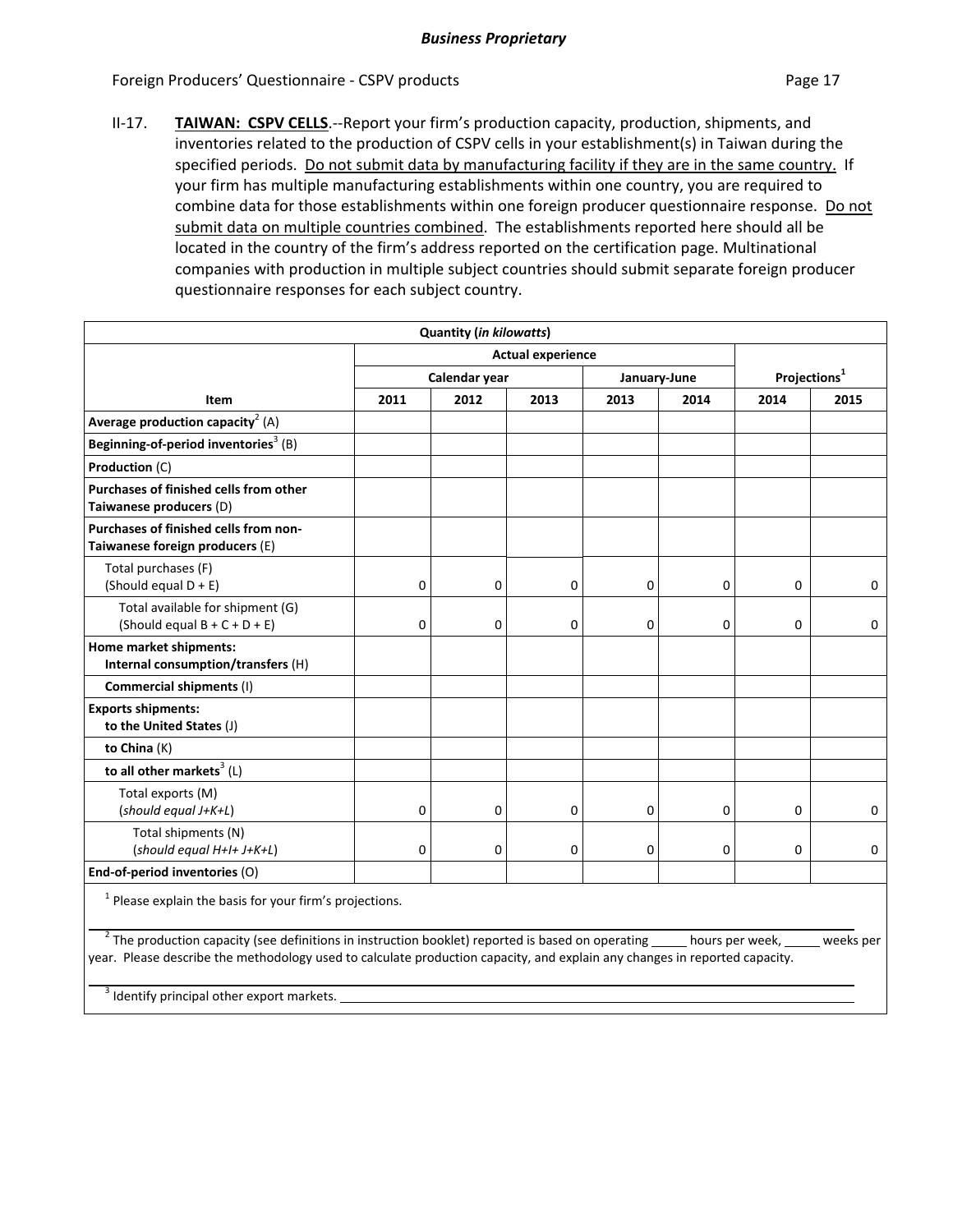#### II‐17. **TAIWAN: CSPV CELLS**.—*Continued*

**Reconciliation of shipments, inventories, purchases, and production.‐‐** Generally, the data reported for the end-of-period inventories (i.e., line O) should be equal to the beginning-of-period inventories (i.e., line B), plus production (i.e., line C), plus purchases of finished cells (i.e., lines D and E), less total shipments (i.e., lines H, I, J, K, and L). Please ensure that any differences are not due to data entry errors in completing this form, but rather actually reflect your firm's records; and also provide any likely explanations for the differences (e.g., theft, loss, damage, record systems issues, etc.).

|                                                  |               |      | <b>Actual experience</b> |              |      |                          |      |
|--------------------------------------------------|---------------|------|--------------------------|--------------|------|--------------------------|------|
|                                                  | Calendar year |      |                          | January-June |      | Projections <sup>+</sup> |      |
| <b>Reconciliation Check</b>                      | 2011          | 2012 | 2013                     | 2013         | 2014 | 2014                     | 2015 |
| Reconciliation should = 0 (if not, either revise |               |      |                          |              |      |                          |      |
| data or explain the reason for the               |               |      |                          |              |      |                          |      |
| discrepancy below)                               |               | 0    |                          |              |      |                          |      |

#### II‐18. **TAIWAN: Production process**.‐‐

(a) **Description of production process**.‐‐Briefly describe your production process from ingot production or purchase to final CSPV cell end product. Also, provide the country of origin of the various raw materials specified below.

|                                                          | Country of origin of inputs                 |                                                                |       |           |  |  |  |  |
|----------------------------------------------------------|---------------------------------------------|----------------------------------------------------------------|-------|-----------|--|--|--|--|
| Input                                                    | <b>Taiwan</b><br>(produced by your<br>firm) | <b>Taiwan</b><br>(purchased from<br>another Taiwanese<br>firm) | China | Other $1$ |  |  |  |  |
| Ingot                                                    |                                             |                                                                |       |           |  |  |  |  |
| Wafer                                                    |                                             |                                                                |       |           |  |  |  |  |
| Identify the other sources, by country and manufacturer: |                                             |                                                                |       |           |  |  |  |  |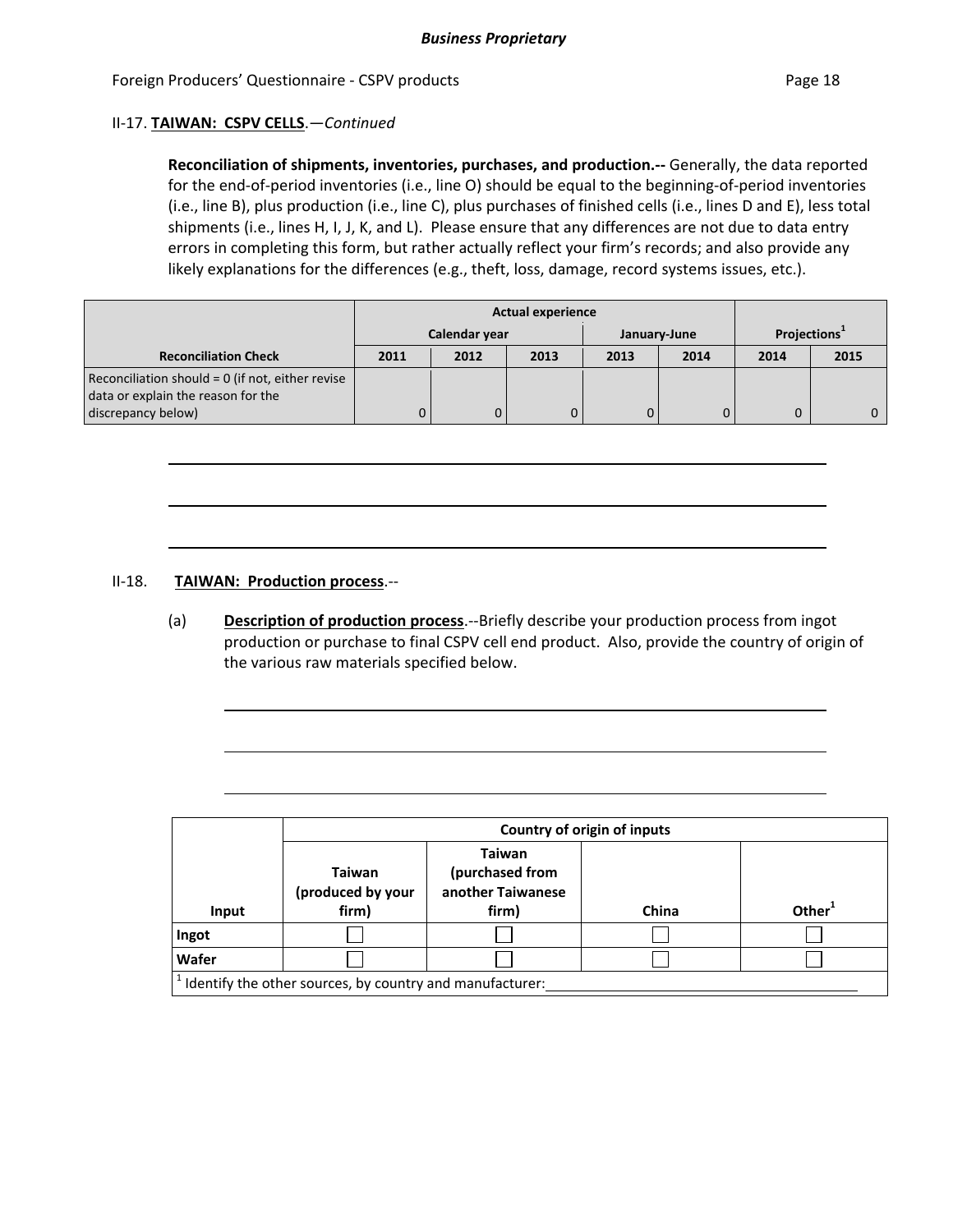#### Foreign Producers' Questionnaire - CSPV products example to the control of the Page 19

#### II‐18. **TAIWAN: Production process**.‐‐*Continued*

(b) **Multi‐country conversions**.‐‐Did the cell conversion process (manufacture of the cell post‐ wafer) occur in more than one country?

| $\Box$ No.<br>$\Box$ Yes-Identify the countries of manufacture. |  |
|-----------------------------------------------------------------|--|
|-----------------------------------------------------------------|--|

#### II‐19. **TAIWAN: Source of inputs: INGOTS.‐‐**

(a) **Internally produced ingots.‐‐** Did your firm produce all of its own ingots in Taiwan?

No. Yes‐‐Did your firm use these ingots to produce its own wafers which were then used in your firm's production of CSPV cells?

 $\Box$  Yes.--Skip questions II-19(b) and (c).

No.‐‐Please explain below

(b) **Country of origin of purchased ingots.‐‐**What was the country of origin of the ingots that your firm used in the production of CSPV cells? (Check all that apply)

| China                                                  |  |
|--------------------------------------------------------|--|
| $\vert$ Taiwan (purchased from another firm in Taiwan) |  |
| Other (List source:                                    |  |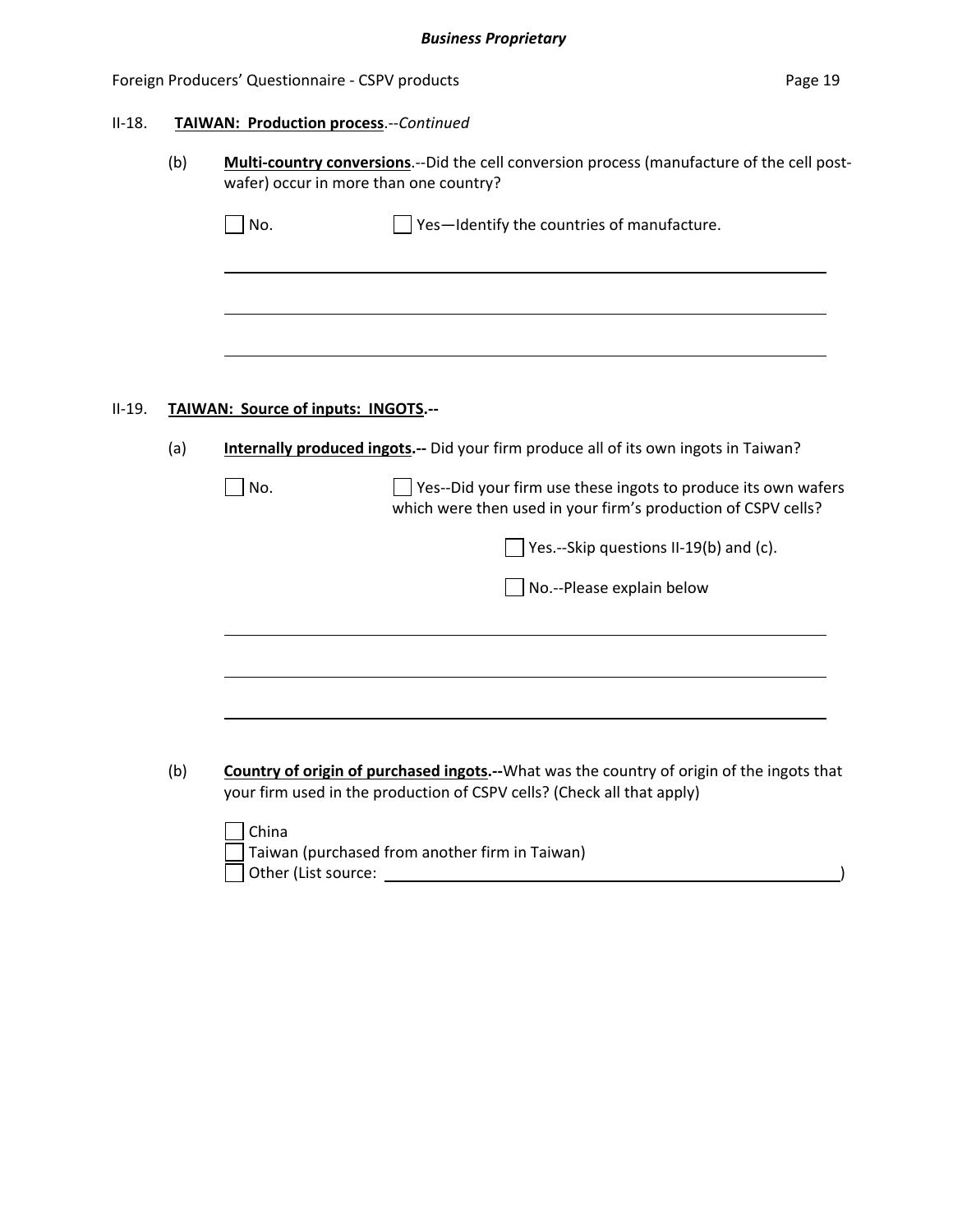(c) **Source of ingots used in wafer production**.‐‐In the table below, report your firm's total use of ingots in the production of wafers.

|                                                          |          |                         |      |      | January-June |  |  |
|----------------------------------------------------------|----------|-------------------------|------|------|--------------|--|--|
| <b>Item</b>                                              | 2011     | 2012                    | 2013 | 2013 | 2014         |  |  |
|                                                          |          | (Quantity in kilograms) |      |      |              |  |  |
| Ingots used in wafer                                     |          |                         |      |      |              |  |  |
| production.--<br><b>Internally produced</b>              |          |                         |      |      |              |  |  |
|                                                          |          |                         |      |      |              |  |  |
| <b>Purchased from another</b><br>firm in Taiwan          |          |                         |      |      |              |  |  |
| <b>Imported from China</b>                               |          |                         |      |      |              |  |  |
| Imported from other<br>sources <sup>1</sup>              |          |                         |      |      |              |  |  |
| Total ingots used                                        | $\Omega$ | $\Omega$                | 0    | 0    | 0            |  |  |
| (Quantity in pieces)                                     |          |                         |      |      |              |  |  |
| <b>Total wafers production</b><br>using ingot inputs     |          |                         |      |      |              |  |  |
| Identify the other sources, by country and manufacturer: |          |                         |      |      |              |  |  |

#### II‐20. **TAIWAN: Source of inputs: WAFERS:**

(a) **Internally produced wafers.‐‐**Did your firm produce all of its own wafers in Taiwan?

 $\Box$  No.  $\Box$  Yes--Did your firm use these wafers to produce CSPV cells?

 $\Box$  Yes.--Skip questions II-20(b) and (c).

No.‐‐Please explain below

(b) **Country of origin of purchased wafers.‐‐**What was the country of origin of the wafers that your firm used in the production of CSPV cells?

| China                                          |  |
|------------------------------------------------|--|
| Taiwan (purchased from another firm in Taiwan) |  |
| Other (List source:                            |  |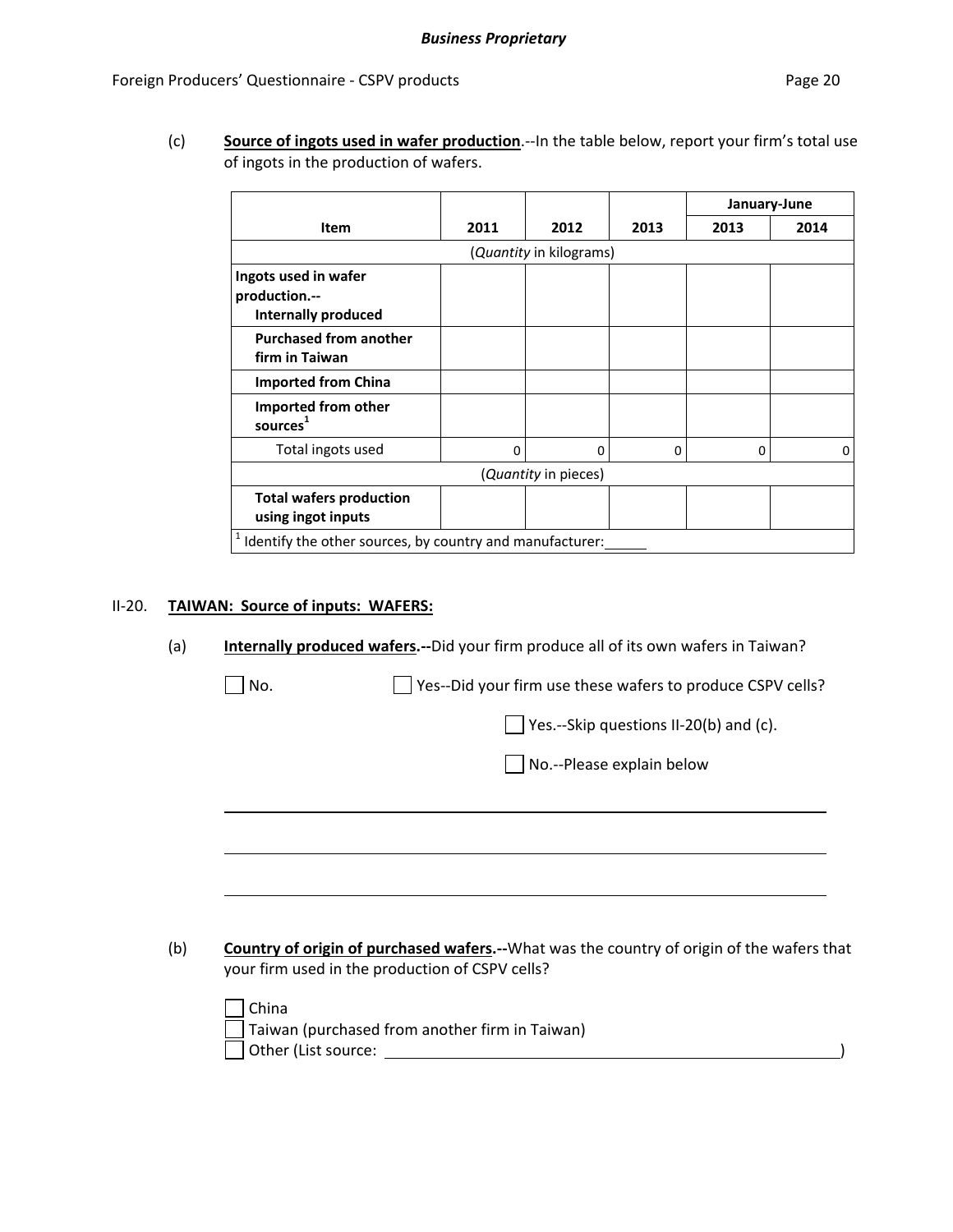(c) **Source of wafers used cell production**.‐‐ In the table below, report your firm's total use of wafers in the production of cells.

|                                                                                                                                                                                                                                |      |                                 |          | January-June |      |  |  |  |
|--------------------------------------------------------------------------------------------------------------------------------------------------------------------------------------------------------------------------------|------|---------------------------------|----------|--------------|------|--|--|--|
| <b>Item</b>                                                                                                                                                                                                                    | 2011 | 2012                            | 2013     | 2013         | 2014 |  |  |  |
| ( <i>Quantity</i> in pieces)                                                                                                                                                                                                   |      |                                 |          |              |      |  |  |  |
| Wafers used in cell<br>production.--<br>Internally produced <sup>1</sup>                                                                                                                                                       |      |                                 |          |              |      |  |  |  |
| <b>Purchased from another</b><br>firm in Taiwan                                                                                                                                                                                |      |                                 |          |              |      |  |  |  |
| <b>Imported from China</b>                                                                                                                                                                                                     |      |                                 |          |              |      |  |  |  |
| Imported from other<br>sources <sup>2</sup>                                                                                                                                                                                    |      |                                 |          |              |      |  |  |  |
| Total wafers used                                                                                                                                                                                                              | 0    | 0                               | $\Omega$ | 0            | 0    |  |  |  |
|                                                                                                                                                                                                                                |      | ( <i>Quantity</i> in kilowatts) |          |              |      |  |  |  |
| <b>Total cell production using</b><br>wafer inputs                                                                                                                                                                             |      |                                 |          |              |      |  |  |  |
| <sup>1</sup> Does quantity of internal consumption reported here equal the total reported production in II-<br>19 $c$ ? No     Yes     If no, explain<br><sup>2</sup> Identify the other sources, by country and manufacturer: |      |                                 |          |              |      |  |  |  |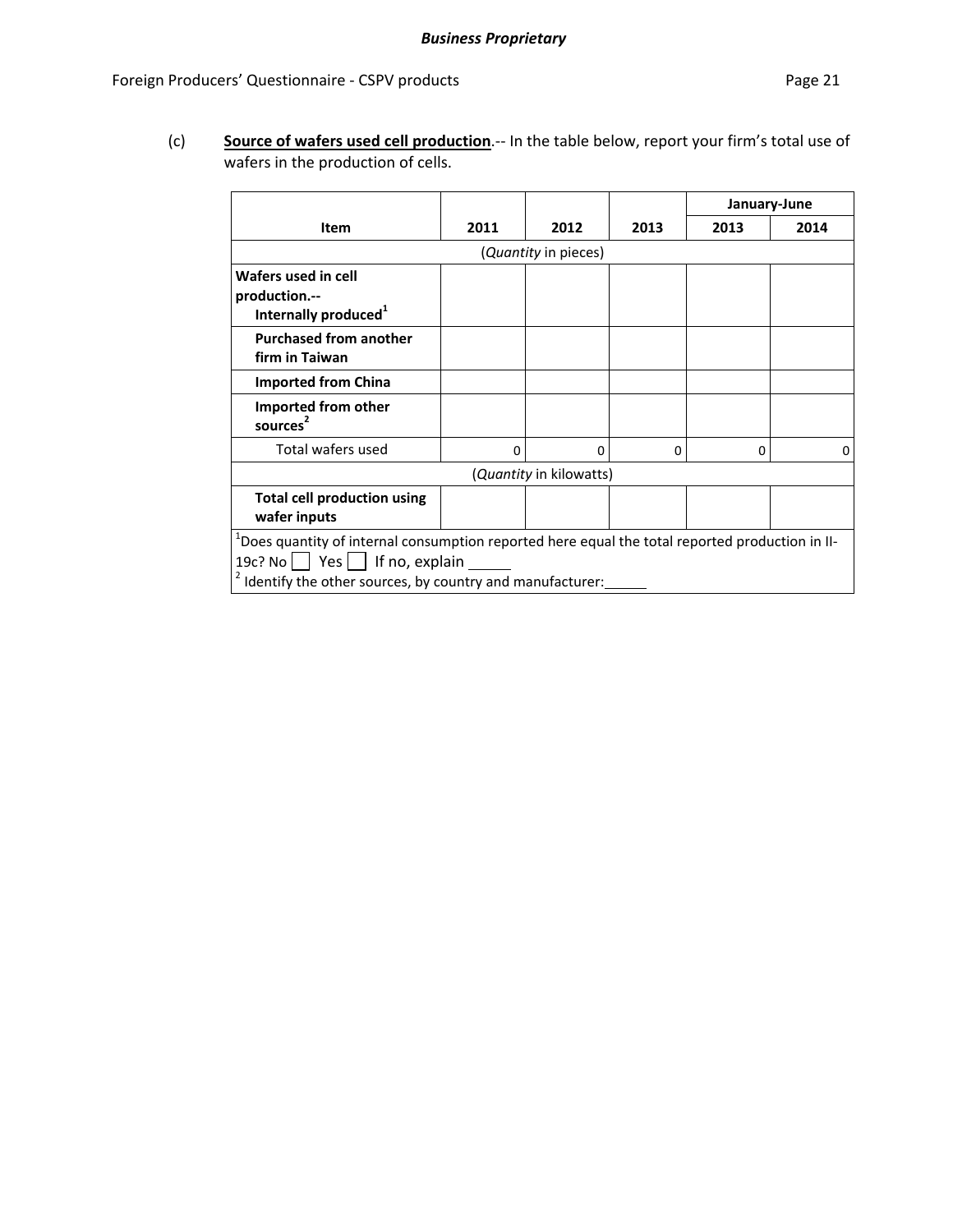Foreign Producers' Questionnaire - CSPV products **Page 22** and Page 22

II-21. **TAWAIN: CSPV MODULES**.--Report your firm's production capacity, production, shipments, and inventories related to the production of CSPV modules in your establishment(s) in Taiwan during the specified periods. Do not submit data by manufacturing facility if they are in the same country. If your firm has multiple manufacturing establishments within one country, you are required to combine data for those establishments within one foreign producer questionnaire response. Do not submit data on multiple countries combined. The establishments reported here should all be located in the country of the firm's address reported on the certification page. Multinational companies with production in multiple subject countries should submit separate foreign producer questionnaire responses for each subject country.

| <b>Quantity (in kilowatts)</b>                                                                                        |                          |             |             |              |             |                          |             |
|-----------------------------------------------------------------------------------------------------------------------|--------------------------|-------------|-------------|--------------|-------------|--------------------------|-------------|
|                                                                                                                       | <b>Actual experience</b> |             |             |              |             |                          |             |
|                                                                                                                       |                          |             |             | January-June |             | Projections <sup>1</sup> |             |
| Item                                                                                                                  | 2011                     | 2012        | 2013        | 2013         | 2014        | 2014                     | 2015        |
| Average production capacity <sup>2</sup> (A)                                                                          |                          |             |             |              |             |                          |             |
| Beginning-of-period inventories (B)                                                                                   |                          |             |             |              |             |                          |             |
| Purchases of finished modules from other<br>Taiwanese producers (C)                                                   |                          |             |             |              |             |                          |             |
| Purchases of finished modules from other<br>non-Taiwanese foreign producers (D)                                       |                          |             |             |              |             |                          |             |
| Total purchases of finished modules (E)<br>(should be equal to $(C + D)$                                              | $\mathbf 0$              | 0           | 0           | $\mathbf 0$  | 0           | 0                        | $\mathbf 0$ |
| Module production using--<br>Cells made by your firm in Taiwan (F)                                                    |                          |             |             |              |             |                          |             |
| Cells made by another firm in Taiwan (G)                                                                              |                          |             |             |              |             |                          |             |
| Chinese-sourced cells (H)                                                                                             |                          |             |             |              |             |                          |             |
| Foreign-sourced cells (other than China or<br>Taiwan) with ingots, wafers or partial<br>cells of Taiwanese origin (I) |                          |             |             |              |             |                          |             |
| Other foreign-sourced cells (J)                                                                                       |                          |             |             |              |             |                          |             |
| Total production (K)<br>(should be equal to $F + G + H + I + J$ )                                                     | $\mathbf 0$              | $\mathbf 0$ | 0           | $\mathbf 0$  | $\mathbf 0$ | $\mathbf 0$              | $\mathbf 0$ |
| Total available for shipment (L)<br>(Should equal $B + E + K$ )                                                       | $\mathbf 0$              | $\mathbf 0$ | $\mathbf 0$ | $\mathbf 0$  | $\mathbf 0$ | 0                        | 0           |
| Home market shipments:<br>Internal consumption/transfers (M)                                                          |                          |             |             |              |             |                          |             |
| Commercial shipments (N)                                                                                              |                          |             |             |              |             |                          |             |
| <b>Exports shipments:</b><br>to the United States (O)                                                                 |                          |             |             |              |             |                          |             |
| to all other markets <sup>3</sup> $(P)$                                                                               |                          |             |             |              |             |                          |             |
| Total exports (Q)<br>(should equal $O + P$ )                                                                          | $\mathbf 0$              | $\mathbf 0$ | $\mathbf 0$ | $\mathbf 0$  | $\mathbf 0$ | $\Omega$                 | $\Omega$    |
| Total shipments (R)<br>(should equal $M + N + O + P$ )                                                                | $\mathbf 0$              | 0           | $\mathbf 0$ | 0            | 0           | $\mathbf 0$              | $\mathbf 0$ |
| End-of-period inventories (S)                                                                                         |                          |             |             |              |             |                          |             |

 $1$  Please explain the basis for your firm's projections.

 $^{-2}$  The production capacity (see definitions in instruction booklet) reported is based on operating same hours per week, success per year. Please describe the methodology used to calculate production capacity, and explain any changes in reported capacity.

 <sup>3</sup> Identify principal other export markets.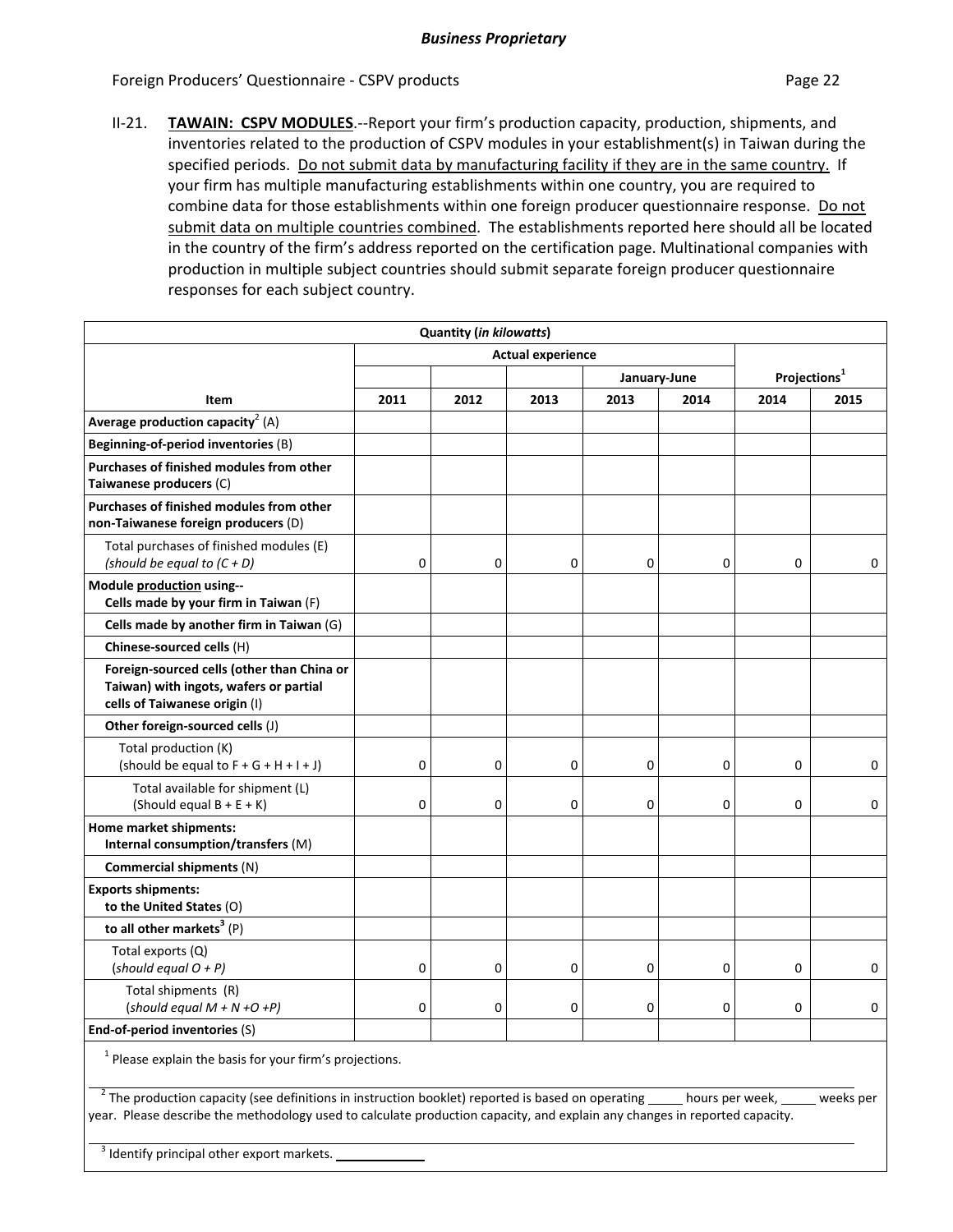#### Foreign Producers' Questionnaire - CSPV products **Page 23** Page 23

#### II‐21. **TAIWAN: CSPV MODULES**.‐‐*Continued*

**Reconciliation of shipments, inventories, purchases, and production.‐‐** Generally, the data reported for the end‐of‐period inventories (i.e., line S) should be equal to the beginning‐of‐period inventories (i.e., line B), plus production (i.e., lines F, G, H, I and J), plus purchases of finished modules (i.e., lines C and D), less total shipments (i.e., lines M, N,O, and P). Please ensure that any differences are not due to data entry errors in completing this form, but rather actually reflect your firm's records; and also provide any likely explanations for the differences (e.g., theft, loss, damage, record systems issues, etc.).

|                                                                                        | <b>Actual experience</b> |               |      |      |              |                          |      |
|----------------------------------------------------------------------------------------|--------------------------|---------------|------|------|--------------|--------------------------|------|
|                                                                                        |                          | Calendar year |      |      | January-June | Projections <sup>1</sup> |      |
| <b>Reconciliation Check</b>                                                            | 2011                     | 2012          | 2013 | 2013 | 2014         | 2014                     | 2015 |
| Reconciliation should = 0 (if not, either revise<br>data or explain the reason for the |                          |               |      |      |              |                          |      |
| discrepancy below)                                                                     |                          | $\mathbf{0}$  | 0    |      |              |                          |      |

II‐22. **TAIWAN: Production process**.‐‐Briefly describe your production process from CSPV cell production or purchase to final CSPV module end product.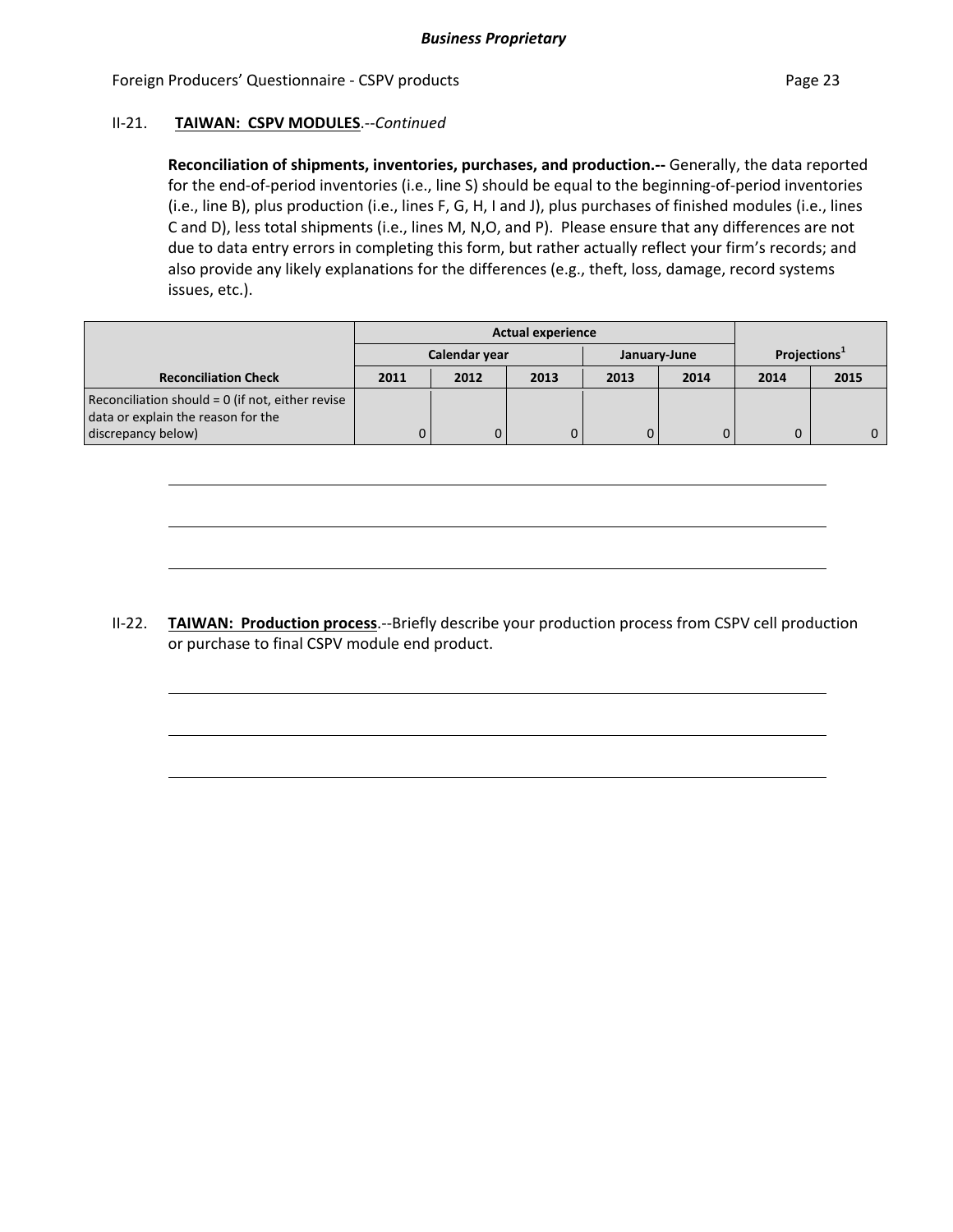#### Foreign Producers' Questionnaire - CSPV products **Page 24** and the page 24

#### II‐23. **TAIWAN: Source of inputs: CSPV cells.**

(a) **Origin of cells used in module assembly.‐‐** Report the country of origin of the CSPV cells used in your firm's production of CSPV modules (check all that apply).

|              | Cell origin         | Ingot and/or wafer origin                                                |
|--------------|---------------------|--------------------------------------------------------------------------|
| $\mathbf{1}$ | China <sup>1</sup>  | China                                                                    |
| 2)           | China <sup>1</sup>  | Taiwan <sup>4</sup>                                                      |
| 3)           | China <sup>1</sup>  | Third country (Name source country:                                      |
| 4)           | Taiwan <sup>3</sup> | China <sup>4</sup>                                                       |
| 5)           | Taiwan <sup>3</sup> | Taiwan                                                                   |
| 6)           | Taiwan <sup>3</sup> | Third country (Name source country:                                      |
| 7)           | Other $5$           | China <sup>6</sup>                                                       |
| 8)           | Other $5$           | Taiwan $'$                                                               |
| 9)           | Other <sup>5</sup>  | Third country (Name source country:                                      |
|              |                     | $\pm$ Chaeline beare also uld componented to line U.A. in factor in $21$ |

<sup>1</sup> Checking here should correspond to line H of question II-21.<br><sup>2</sup> Approximately what share of the data reported in line H of question II-21 does this apply to in 2013? percent. (*e.g.*, share of reported production line H for which the ingot/wafer was Taiwanese origin even

though the cell your firm purchased was manufactured in China).<br><sup>3</sup> Checking here should correspond to lines F or G of question II-21.<br><sup>4</sup> Approximately what share of the data reported in line F or G of question II-21 does percent. (*e.g.*, share of reported production lines F and G for which the ingot/wafer was Chinese origin

even though the cell your firm purchased was manufactured in Taiwan).<br><sup>5</sup> Checking here should correspond to lines I or J of question II-21.<br><sup>6</sup> Approximately what share of the data reported in line J of question II-21 doe percent. (*e.g.*, share of reported production line J for which the ingot/wafer was Chinese origin even though the cell your firm purchased was manufactured in a third country).<br><sup>7</sup> This should be the data reported in line I.

(b) **Module production based on certain categories.‐‐**If you checked (2) or (8) above then report your firm's total production of CSPV modules (in kilowatts) which used ingots and wafers from the countries specified.

| (Quantity in kilowatts)                                                                                                              |      |      |      |              |      |  |  |  |
|--------------------------------------------------------------------------------------------------------------------------------------|------|------|------|--------------|------|--|--|--|
|                                                                                                                                      |      |      |      | January-June |      |  |  |  |
| Item                                                                                                                                 | 2011 | 2012 | 2013 | 2013         | 2014 |  |  |  |
| Module production.--<br><b>Using Chinese cells.--</b><br>That were produced using<br>ingots, wafers, or partial cells<br>from Taiwan |      |      |      |              |      |  |  |  |
| Using cells of third countries.--<br>That were produced using<br>ingots, wafers, or partial cells<br>from Taiwan                     |      |      |      |              |      |  |  |  |